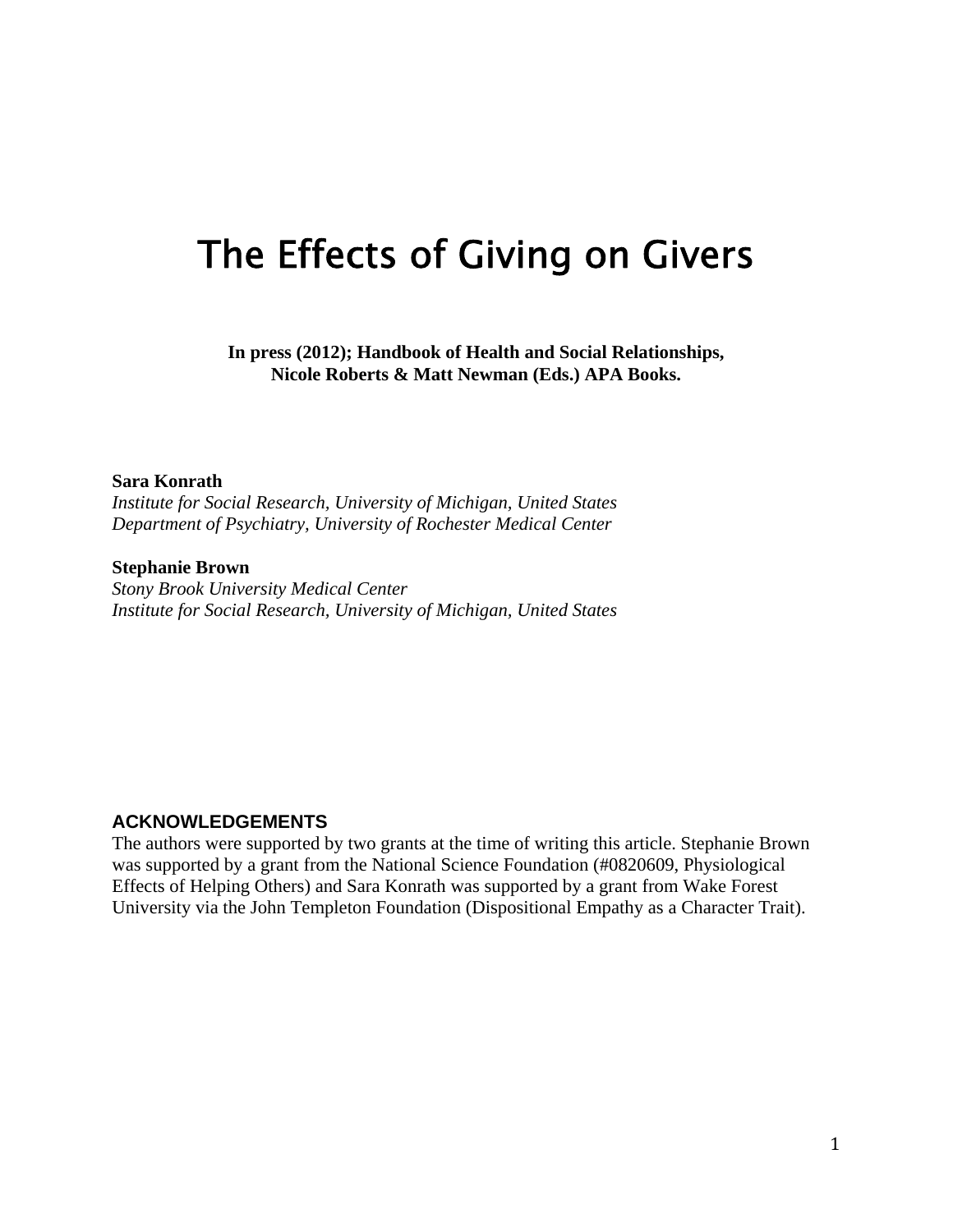## **INTRODUCTION**

 Ever since the groundbreaking study by House, Landis, & Umberson (1988), in which the authors argued that social relationships were equally important predictors of health as smoking, blood pressure, obesity, and physical activity, research on the health effects of social processes has exploded. An updated meta-analysis on 148 prospective studies finds that there is a 50% increase in survival likelihood for people who have robust social relationships (Holt-Lunstad, Smith, & Layton, 2010). This effect is stable across gender, age, country of origin, and operationalization of social relationships. Being socially connected is good for one's health.

This is a complex issue, however, because social relationships encompass both giving and receiving social support, and it is unclear whether both aspects of social relationships contribute to health. Below we summarize research on the health outcomes associated with being a recipient of help versus giving help, and offer a theoretical model for integrating this body of research. Most of the studies are cross-sectional (i.e. correlational study conducted at a single time point) or longitudinal (i.e. study following individuals over time to examine the effect of giving or receiving help on some sort of health outcome), but a few experiments do exist.

 Cross-sectional studies are difficult to interpret because the direction of causality between two variables is unclear. For example, a cross-sectional study finding that people who volunteer have improved health outcomes could mean that volunteering leads to health benefits, but it could also mean that people who feel more physically healthy are more likely to volunteer. With cross-sectional studies, there is also the possibility that another variable best explains the relationship. For example, it is possible that people with higher annual incomes are more likely to volunteer and are also in better health. Thus, income could explain the relationship between volunteering and health.

 Longitudinal studies can clarify the direction of causality because clearly one variable (e.g. volunteering) comes before another (e.g. health), but the problem of third variables still exist in these types of studies. This does not mean that we should ignore any study that is not experimental, but rather, that our conclusions have to be careful. Much of what we know about more traditional health risk behaviors (e.g. smoking, obesity) are derived from longitudinal studies since it would be preposterous to randomly assign people to smoke or not. So, we see much validity in the longitudinal method, but third variables should always be considered when using it.

## **THE EFFECTS OF RECEIVING SUPPORT FROM OTHERS**

As reviewed below, there is a large literature on receiving support from others, and the majority of it suggests that there may be minor health benefits associated with it. However, the health effects of receiving support from others are complicated by recipient need. It is likely that people with ongoing health problems will be more likely to receive help from others, and this needs to be taken into account in studies. Being the recipient of help is also complicated by issues of status and power, with lower status individuals more likely to be seen as needing help, regardless of their actual need state. There are also likely issues with respect to recipients' sense of efficacy and personal mastery that would be important to study within this literature.

There is a difference between believing that social support will be available if it is needed, and actually being the recipient of social support. Simply believing that one has an available network of supporters is associated with a number of positive mental and physical health outcomes, including better stress regulation and improved recovery from illness (Katz, Monnier, Libet, Shaw, & Beach, 2000; Lindorff, 2000; Monahan & Hooker, 1995). This may be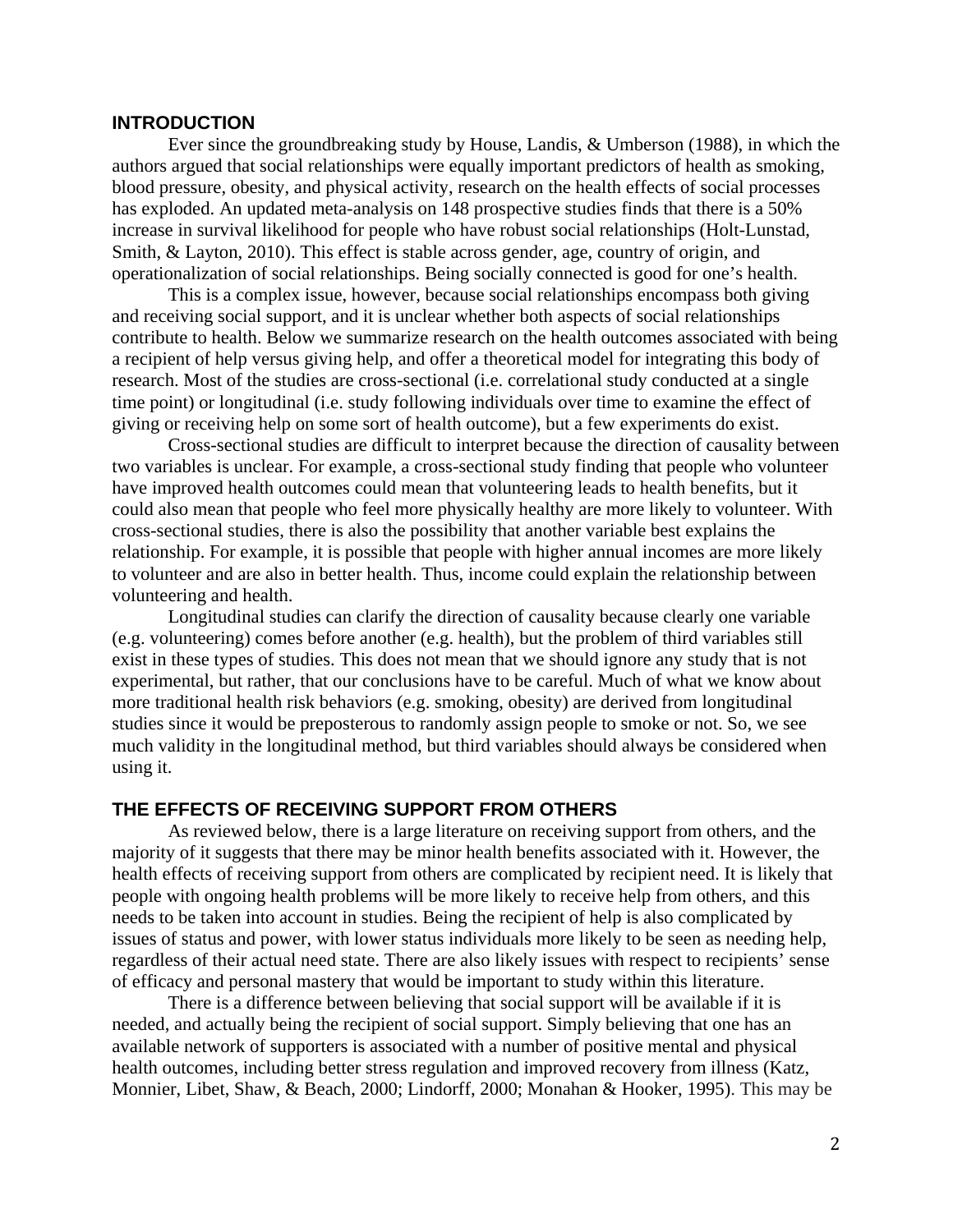due to the strength of one's social connections, but may also be explained by something about individual participants such as more optimistic worldviews.

When it comes to *actually* receiving help though, the relationship appears to be more complex. For example, receiving social support has been associated with increased depression, feelings of guilt, and feelings of dependency in correlational studies (Liang, Krause, & Bennett, 2001; Lu, 1997; Lu & Argyle, 1992). In a 5-year longitudinal study that controlled for a number of potential alternative explanations (e.g. age, gender, physical health, health risk behaviors, personality traits), there was a 30% *increase* in mortality for individuals who reported receiving practical support from friends and family members at the beginning of the study (S. L. Brown, Nesse, Vinokur, & Smith, 2003).

Receiving social support has also been linked with better mental and physical health in correlational studies (Schwartz, Keyl, Marcum, & Bode, 2009; Schwartz, Meisenhelder, Ma, & Reed, 2003), and a 5-year longitudinal study found that individuals who reported receiving social support scored lower in depression by the end of the study (S.L. Brown, Brown, House, & Smith, 2008). A meta-analysis examining the overall effect of receiving social support on psychological and physical health outcomes found relatively small effect sizes, ranging from -.02 to .22 (C. Smith, Fernengel, Holcroft, Gerald, & Marien, 1994). These effects depended upon the type of health examined and the type of support received, but did not differ by gender, age, or type of study (cross-sectional versus longitudinal). The authors suggest that "a better understanding of an individual's need for and acceptance of social support is necessary before employing the commonly recommended interventions of self-help, bereavement, and marital or family therapy groups" (Smith et al, 1994, p. 358). Other meta-analyses have found that the small beneficial effects of receiving support are mediated by positive cardiovascular, endocrine, and immune responses (Thorsteinsson & James, 1999; Uchino, 2006; Uchino, Cacioppo, & Kiecolt-Glaser, 1996).

There are several factors that appear to determine whether receiving support will have a positive effect on the health of recipients. One factor is the gender of the recipient. Although Smith et al. (1994) found that gender did not moderate the outcomes, more recent research suggests that researchers must take into account gender norms that make it more difficult for men to accept and benefit from help. For example, one correlational study found that men who received support reported decreased psychological wellbeing, especially when the support received was for an important problem (Lindorff, 2000). Women did not experience this adverse outcome. A recent experimental study randomly assigned participants to receive support or not from someone with whom they had just formed a bond or not. Participants were then told that they would give a speech and salivary cortisol was assessed before and after the speech. The researchers found that cortisol increased dramatically in men who received social support from a close other, and this pattern did not occur after men received support from less close others, or in women (A. M. Smith, Loving, Crockett, & Campbell, 2009).

Personality traits may also determine whether receiving support will be associated with health benefits. For example, one study randomly assigned female participants to receive social support (i.e. positive feedback) or not during a social stress task (e.g. giving a speech). Participants only experienced dampened physiological responses to receiving support if they had a compassionate personality. Participants who were high in compassion and received social support had lower blood pressure, lower cortisol, and higher high frequency heart rate variability (indicating more efficient regulation of physiological arousal). This is likely because compassionate people are more willing to seek out and accept social support when needed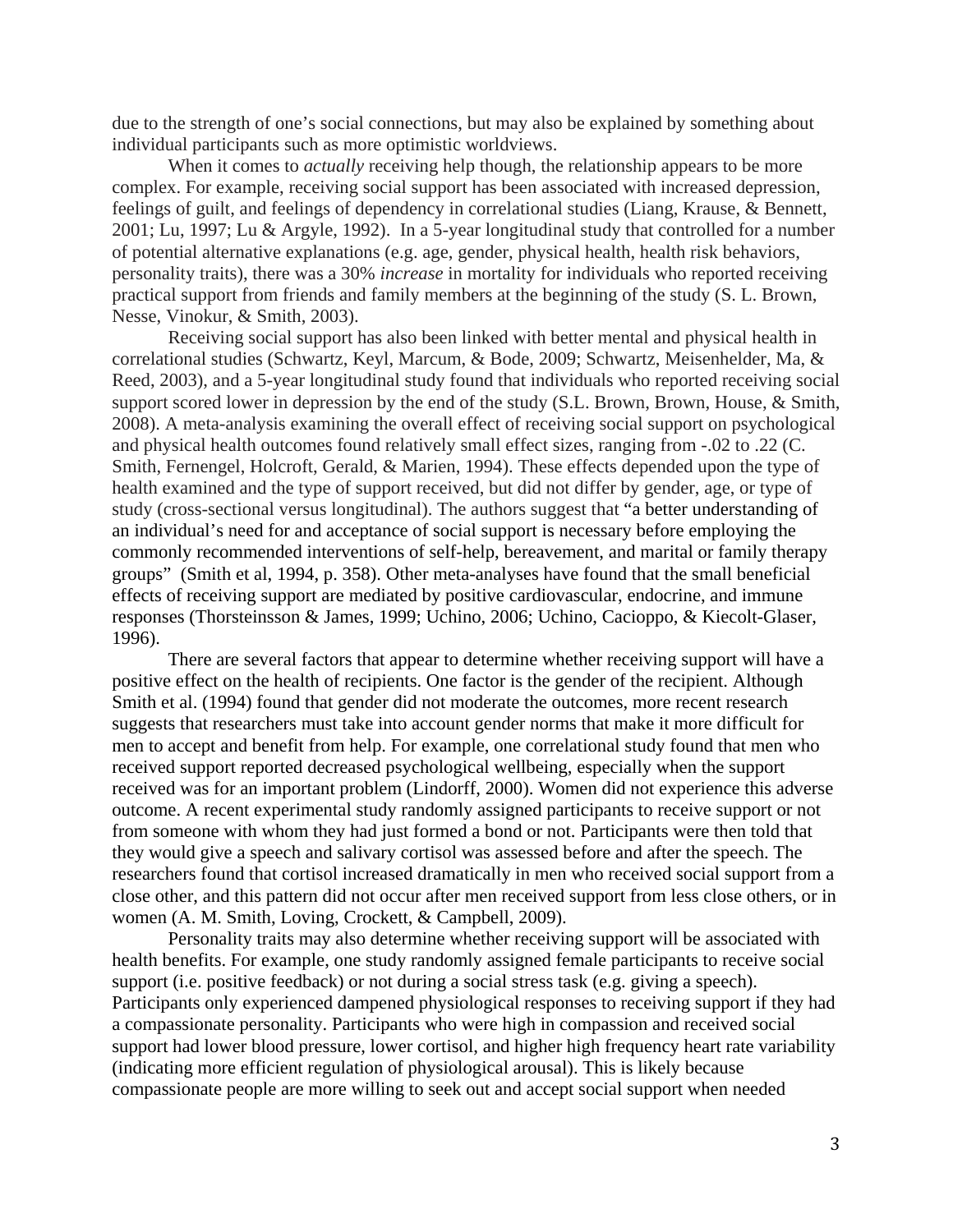(Cosley, McCoy, Saslow, & Epel, 2010). There are probably other traits that would moderate the effect of receiving support (e.g. trust, optimism), and future research should consider this possibility.

Two other factors affect whether receiving support is beneficial to health. One is the blatancy of the support. Some people give support in a very direct manner, but fail to consider how it might feel to receive such obvious gestures of help. Obvious attempts at helping could affect recipients' sense of autonomy, competence, or self-esteem, and therefore undermine any potential psychological health benefits that may have accrued otherwise (Bolger & Amarel, 2007). Effective support givers are cognizant of such issues, and try to minimize their support attempts or make them altogether invisible. For example, an effective supporter might realize that her friend is confused about a statistics problem, and rather than directly try to help, she might ask the professor to clarify the question, saying that she herself does not understand it. Strategies such as these have been shown to reduce the negative side effects of being a recipient (Bolger & Amarel, 2007). Finally, there is research suggesting that another way to minimize potential negative outcomes of receiving help is to give support in return. Reciprocity of helping seems to be an important predictor of positive social support experiences (Buunk, Doosje, Jans, & Hopstaken, 1993; Gleason, Iida, Bolger, & Shrout, 2003).

## **THE EFFECTS OF GIVING SUPPORT TO OTHERS**

*"A generous person will prosper; whoever refreshes others will be refreshed."* ~Proverbs 11:25

We next turn to research on the effects of giving on givers, which is the main focus of this chapter. Giving is also complex, with people who are healthier likely finding it easier to give help. Thus baseline health has to be measured and covaried in studies that are interested in the health effects of giving on the giver. Is it better to give than to receive? As will be seen, there are contradictory findings with regards to the potential health costs versus benefits to giving one's resources (i.e. time, money, and care) to others, with the balance of studies leaning toward the benefits of giving. Although we review the literature extensively below, we are not aware of any meta-analyses to date that would assess this question more quantitatively.

We define giving quite broadly to include prosocial attitudes, traits, and behaviors. Behaviors themselves can range widely from informal support and care to formal giving experiences such as volunteering. What each of these has in common is that they are all focused on increasing others' well-being, whether simply in desire (e.g. concern for others) or in reality (e.g. by providing tangible assistance). Attempts to understand the mechanisms for giving effects can also be elucidated by studying its flip side, or extreme self-focus. Thus, we also summarize work on the health-related outcomes associated with a higher self-focus.

**Giving time and money to organizations***.* Although the literature on volunteering behavior and health is relatively well-established, intriguing work also finds correlational links between making charitable donations and psychological well-being (Aknin et al., 2010; Dunn, Aknin, & Norton, 2008). These correlations are consistent across many different cultures (Aknin et al., 2010). What remains to be seen is whether giving to others makes people happier, happier people simply give more, or some third variable best explains this finding.

The majority of studies on volunteering and health are focused on older adults, yet volunteering appears to have a beneficial effect on other populations as well, including younger adults (Musick & Wilson, 2003), doctors (less burnout; (C. Campbell et al., 2009), and patients with post-traumatic stress disorder (better treatment outcomes; (Warren, 1993). In both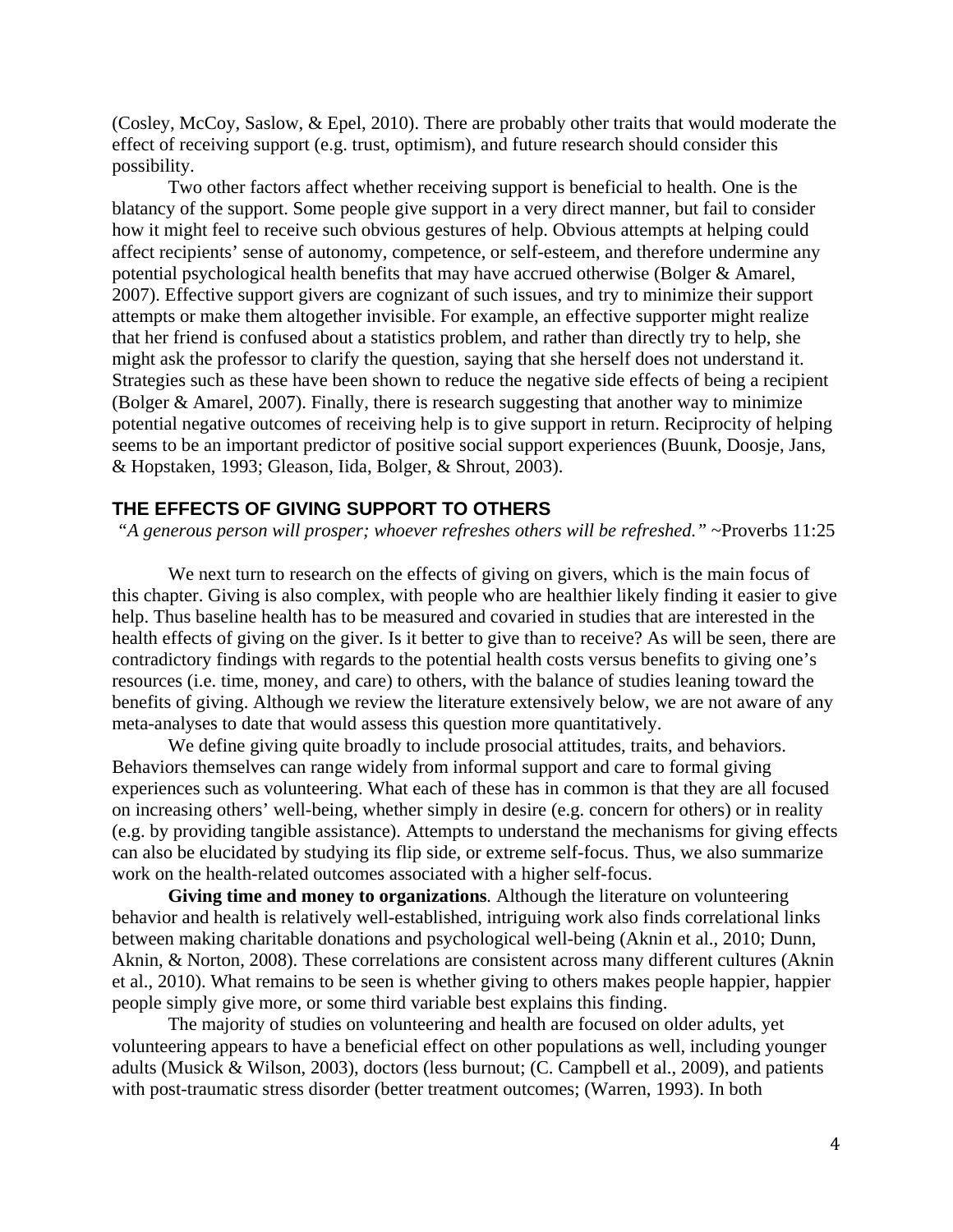correlational and longitudinal studies, volunteers report more positive affect, life satisfaction, and psychological well-being, and less depression compared to non-volunteers, even when considering a variety of covariates (Greenfield & Marks, 2004; Lum & Lightfoot, 2005; Morrow-Howell, Hinterlong, Rozario, & Tang, 2003; Musick & Wilson, 2003; Piliavin & Siegl, 2007; Sarid, Melzer, Kurz, Shahar, & Ruch, 2010; Thoits & Hewitt, 2001; Van Willigen, 2000; Windsor, Anstey, & Rodgers, 2008). There seems to be evidence for a curvilinear effect of volunteering such that there are mental health benefits associated with moderate levels of volunteering, but not extremely high levels (i.e. 800 or more hours per year; Windsor et al, 2008).

Studies on physical health outcomes associated with volunteering almost entirely focus on older adults, likely because this is a group with an increased risk of health problems, functional limitations, and ultimately, mortality. Longitudinal studies find that volunteers report being in better health and having fewer functional limitations than non-volunteers, even when controlling for demographic and socioeconomic variables (Lum & Lightfoot, 2005; Piliavin & Siegl, 2007; Thoits & Hewitt, 2001; Van Willigen, 2000). A number of longitudinal studies find that older adults who volunteer experience a significantly reduced mortality risk several years later, even when including a host of covariates (Harris & Thoresen, 2005; Konrath, Fuhrel-Forbis, Lou, & Brown, 2011; Luoh & Herzog, 2002; Musick, Herzog, & House, 1999; Oman, Thoresen, & Mcmahon, 1999). Our recent work finds that the reasons why people volunteer are important determinants of whether they will experience this mortality risk decrease four years later (Konrath, Fuhrel-Forbis, et al., 2011). Volunteers who donate their time for other-oriented reasons (e.g. compassion) experience a significant reduction in their mortality risk, but volunteering for more self-oriented reasons (e.g. to learn something new, or to feel good about themselves) is not associated with any change in mortality risk. In fact, after considering covariates, self-oriented volunteers are just as likely to die as older adults who do not volunteer!

Although volunteering behavior itself appears to be protective for mental and physical health, there are inconsistencies with regard to how much the type, number of organizations, duration, or frequency of volunteering matters, with some research suggesting that these factors play no role and others finding that they matter. A meta-analytic integration of the literature would clarify this, and indeed one of us is working on exactly this issue (Okun & Brown, 2011).

Giving social support. Measures of social support given encompass both practical (e.g. money, time, errands) and more emotional types of support given to known others such as friends and family. Several correlational studies find that giving social support to others is associated with higher psychological well-being such as more happiness, increased self-esteem, and less loneliness (De Jong Giefveld & Dykstra, 2008; Dunn, et al., 2008; Krause & Shaw, 2000; Schwartz, et al., 2003). These findings are confirmed in longitudinal studies (S.L. Brown, et al., 2008; Gleason, et al., 2003; Ironson, 2007; Schwartz & Sendor, 1999). Experimental and quasi-experimental studies find that people who are randomly assigned to such behaviors as caring for plants, giving money to others, or giving massages to infants, experience increased psychological well-being and decreased depression (Aknin, et al., 2010; Field, Hernandez-Reif, Quintino, Schanberg, & Kuhn, 1998; Langer & Rodin, 1976). However, giving is not always related to more positive *mental health* outcomes. One study found that there was no relationship between giving social support and depression (Liang, et al., 2001), and some studies have found that at times giving social support can be associated with negative outcomes such as a sense of burden and frustration (Fujiwara, 2009; Lu, 1997; Lu & Argyle, 1992), especially if others make too many demands, if givers become overwhelmed by others' problems, or if there is low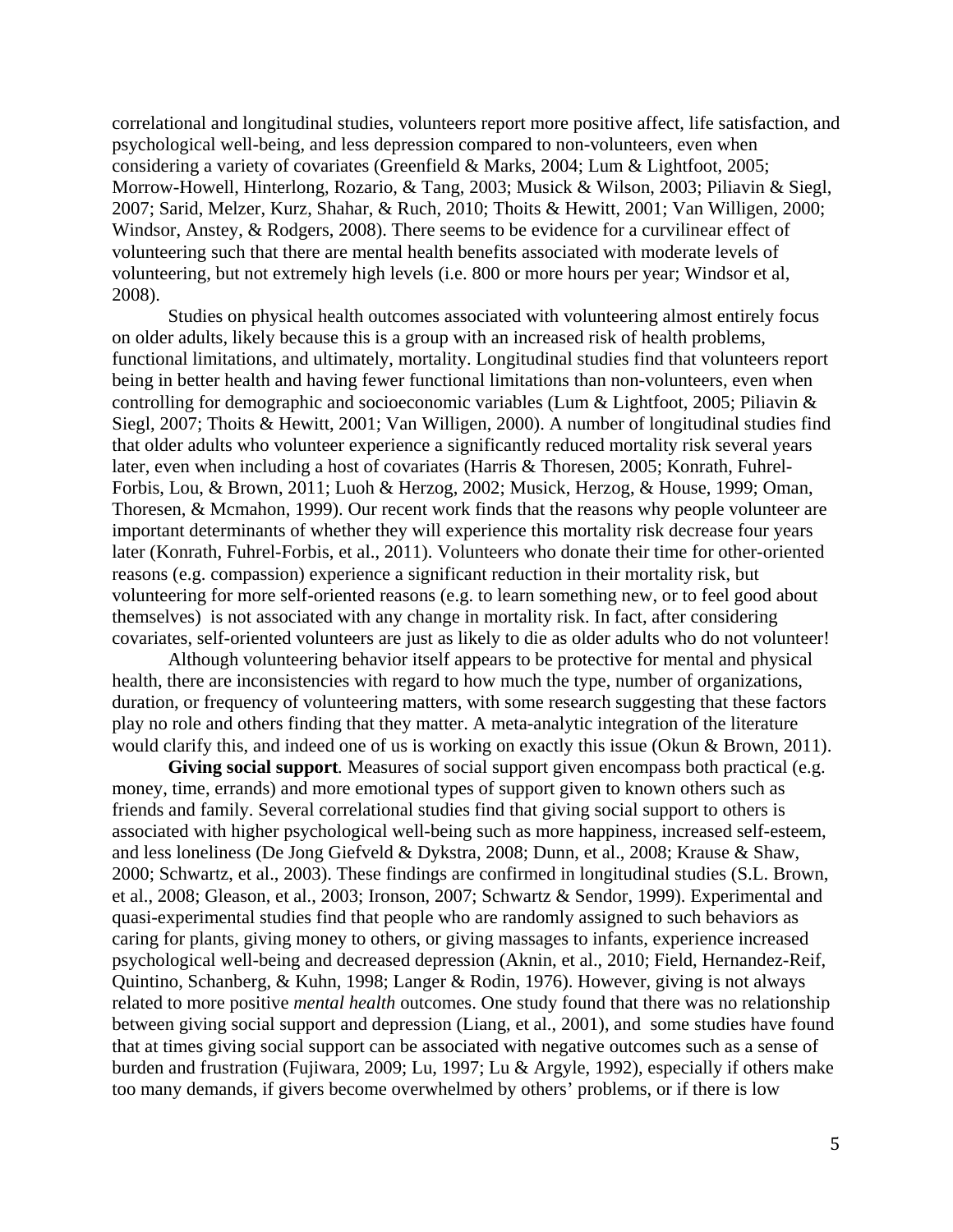reciprocity within the interactions (Buunk, et al., 1993; Schwartz, et al., 2003; Strazdins & Broom, 2007).

The relationship between giving to others and *physical health* is more consistent in the literature. In correlational studies, giving to others is associated with positive health outcomes including fewer health conditions among older adults and longer-term survival among people with AIDs (W. M. Brown, Consedine, & Magai, 2005; Ironson et al., 2002; Schwartz, et al., 2009; Schwartz, et al., 2003). Although this effect seems to generalize across diverse ethnic and cultural groups (W. M. Brown, et al., 2005), one study found that among teenagers the correlation between giving to others and physical health only existed in females (Schwartz, et al., 2009). Longitudinal studies again confirm physical health benefits associated with giving to others, including signals of good health such as lower blood pressure and lower viral loads (Ironson, 2007; Piferi & Lawler, 2006), and ultimately, a significantly lower risk of mortality in older adults or chronically ill patients (S. L. Brown, et al., 2003; McClellan, Stanwyck, & Anson, 1993). These effects appear to be especially strong when the recipients of giving are close others (e.g. family, friends) rather than more distant others (e.g. nurses, doctors, other patients; McClellan et al, 1993), and are also robust to covariates (S. L. Brown, et al., 2003; Ironson, 2007; McClellan, et al., 1993). Experimental and quasi-experimental studies that directly examine the physiological effects of giving in the laboratory point to potential mechanisms within the neuroendocrine system. In particular, giving to others leads to decreases in cortisol (Field, et al., 1998; A. M. Smith, et al., 2009) and increases in progesterone and oxytocin within givers (S.L. Brown, Konrath, Seng, & Smith, 2011).

**Compassionate attitudes and traits***.* A number of studies have examined the relationship between compassionate attitudes and traits, and health. These should be related to better health to the extent that they increase the likelihood that people will engage in behaviors that are intended to benefit others. Indeed, those who score high on other-oriented measures such as compassion, altruism, caring, and empathy seek out more caregiving opportunities (Davis, 1983; K. D. Smith, 1992; Steffen & Masters, 2005). With dispositional empathy declining over the past 30 years in the United States (Konrath, O'Brien, & Hsing, 2011), the issue of how empathy is related to health will likely become more important in the future.

A number of correlational studies find that people who score high in empathy or compassion have lower stress, anxiety, hopelessness, and depression (Au, Wong, Lai, & Chan, 2011; Ironson, et al., 2002; Steffen & Masters, 2005) even when controlling for other traditional predictors of mental health such as coping and social support (Au, et al., 2011). The samples in these studies varied widely and included high school students, college students, community samples, and people with chronic illnesses, yet the results are consistent. Even in jobs that are associated with high stress and potential compassion fatigue such as health care, individuals who are more compassionate, caring, or prosocially-oriented have higher job satisfaction and lower stress and burnout (Burtson & Stichler, 2010; Dyrbye et al., 2010). A 60-year longitudinal study confirms that those who have altruistic personalities as adolescents have better mental health outcomes in late adulthood, even when controlling for their initial health and social class (Wink & Dillon, 2002). One potential mechanism of this effect is that compassionate people are more likely to seek, accept, and be satisfied with social support from others (Cosley, et al., 2010; Steffen & Masters, 2005). It is important to note the distinction between having an other-oriented compassionate focus (i.e. empathic concern) versus a self-oriented emotional reaction (i.e. personal distress) in response to another person's suffering. The latter is likely to be associated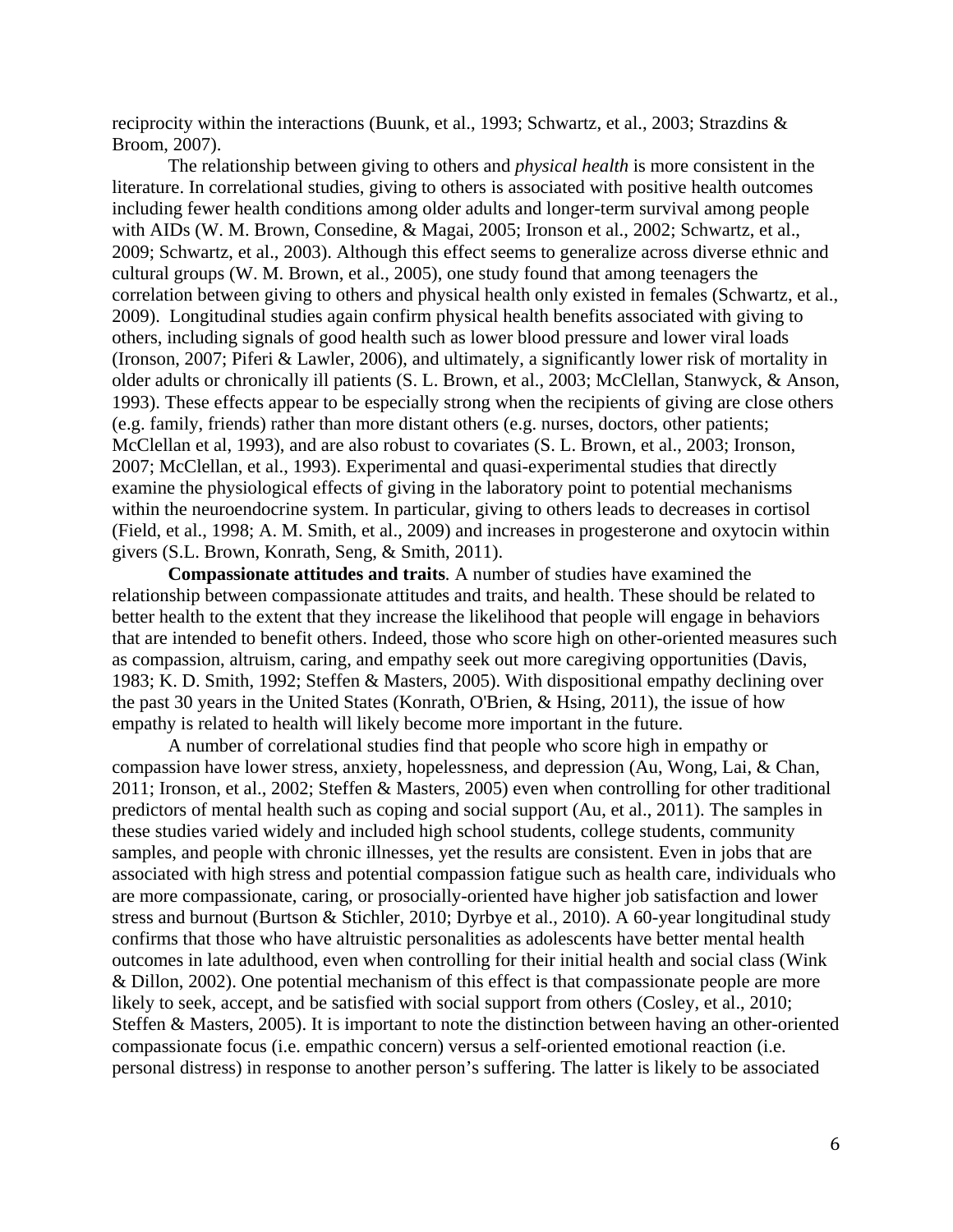with poor mental health outcomes in contrast to more other-focused feelings (O'Connor, Berry, Weiss, & Gilbert, 2002).

In terms of physical health, correlational studies have found that people with higher empathy participate in fewer health risk behaviors such as drinking and smoking (Adams, 2010; Kalliopuska, 1992). One interesting experiment found that simply showing participants a film clip of an extremely compassionate exemplar (Mother Teresa) increased a biomarker of healthy immune functioning (S-IgA) compared to a control film clip. This effect was especially strong for participants who were high in affiliation motivation, or the desire to connect with others (McClelland & Krishnit, 1988). Longitudinal studies confirm that caring and altruistic individuals have better self-reported physical health, more robust immune responses in chronic illnesses, and are even lower in mortality risk several years later (Dillon & Wink, 2007; Ironson, 2007; Konrath & Fuhrel-Forbis, 2011b). However, the role of covariates needs to be clarified, with one study showing that health and social class explained the later health outcomes (Dillon & Wink, 2007) and another finding that the health outcomes was robust to a number of plausible confounds (Konrath & Fuhrel-Forbis, 2011b).

**Caregiving behaviors***.* Caregiving behaviors involve unpaid assistance with activities of daily living (e.g. bathing, dressing, eating) that are given to someone experiencing an illness or functional limitation. For example, the spouse of an older adult who recently experienced a severe stroke or who is suffering from dementia would likely be involved in at least some daily caregiving activities. Similarly, parents of children with disabilities nearly always face additional caregiving responsibilities above and beyond typical parenting tasks. Caregiving is qualitatively different from other types of giving for a number of reasons: 1) it nearly always involves exposure to a loved one who is in pain or distress, 2) it is often non-voluntary due to financial or other circumstances, and 3) it often involves considerably more cost to the self in terms of time, energy, and financial contribution compared to other types of giving. As such, caregiving is a considerably more stressful experience for givers than other types of giving. Given this, researchers must tease apart the some of the unique features of caregiving contexts (e.g. the effects of seeing loved ones in pain or anticipatory bereavement) from the effects of actually giving help to loved ones, if they want to understand the independent effects of altruistic behavior (S. L. Brown et al., 2009).

 A meta-analysis of 23 studies that compared dementia caregivers to age and gendermatched non-caregivers found that caregivers self-reported more health problems, more physical symptoms, and more medication usage, and also had more stress hormones and weaker immune responses, compared to non-caregivers (Vitaliano, Zhang, & Scanlan, 2003). Although the *average* effect of caregiving on health was statistically significant, there were a wide range of outcomes in the studies, suggesting that caregiving does not necessarily lead to poor health outcomes in itself, but likely interacts with a number of factors to predict such outcomes.

For example, meta-analyses find that caregiving is associated with more negative physical health outcomes for women (Pinquart & Sörensen, 2006; Vitaliano, et al., 2003), older caregivers (Pinquart & Sörensen, 2007; Vitaliano, et al., 2003), and people from ethnic minority groups (Pinquart & Sörensen, 2005). It is notable that women, older adults, and people from ethnic minorities also tend to be groups with lower socioeconomic resources relative to men, middle-aged adults, and Caucasians. Specific features of the caregiving situation also predict health outcomes. Caregivers who are providing more hours of care, more caregiving tasks, for a more impaired (physically and cognitively) impaired recipient, for longer periods of time are more susceptible to psychological and physical health problems, especially if care recipients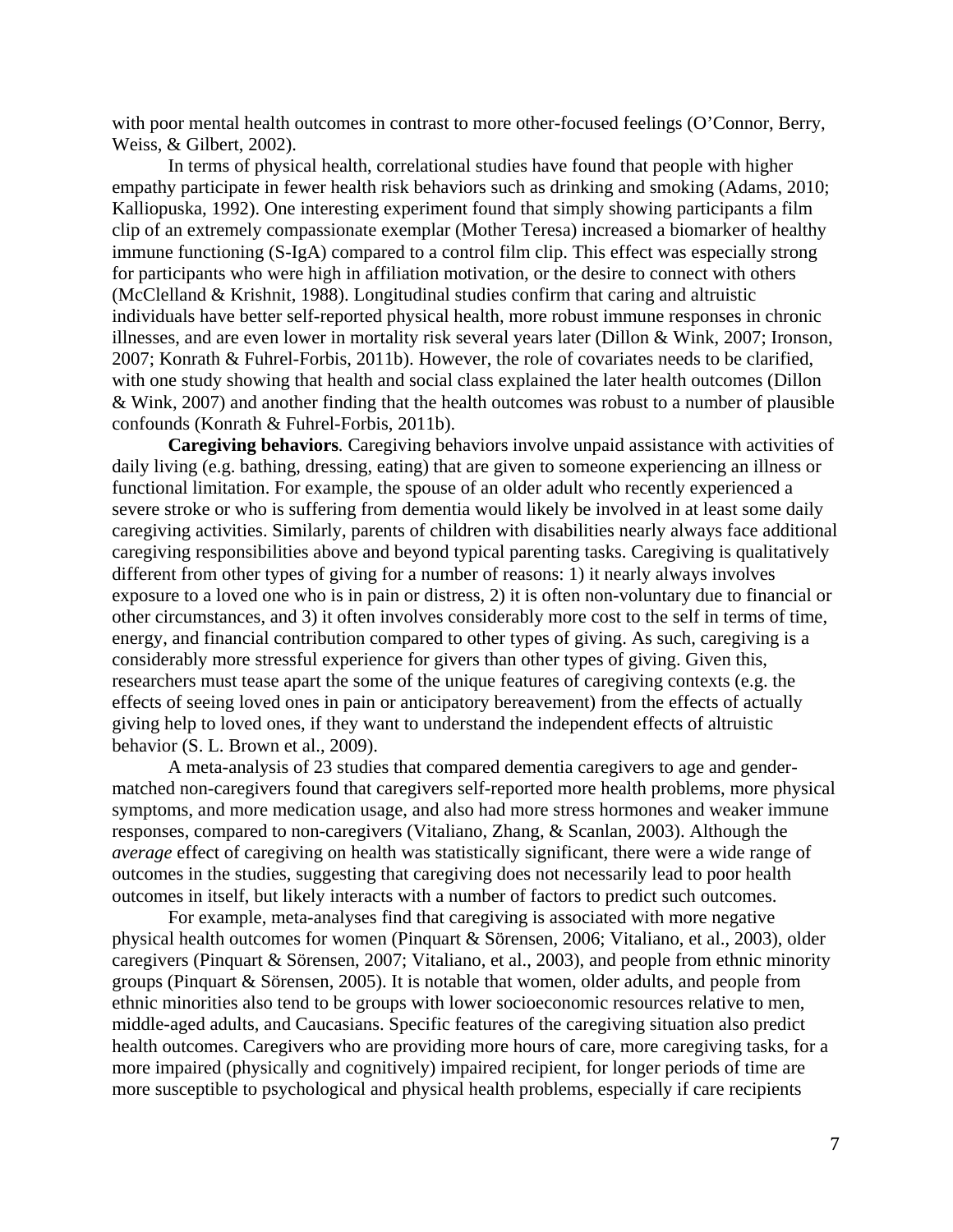exhibit behavioral problems (Pinquart & Sörensen, 2007). Protective factors include having access to greater economic resources and social support (Pinquart & Sörensen, 2007). Taken together, these studies on the health effects associated with caregiving suggest that not all caregiving is created equally, and that interventions should especially target higher-risk groups.

 Recent research highlights the importance of teasing apart the influence of actual support giving behaviors from the influence of such risk factors. In a longitudinal study that followed 3376 older adult caregivers (age 70+) from the Health and Retirement study, researchers found that hours of care given and spousal impairment *both* independently predicted mortality status 7 years later (S. L. Brown, et al., 2009). Providing 14 or more hours of care per week to spouses was associated with a *lower* mortality risk, and at the same time, caregivers whose spouses had more functional impairments had a *higher* mortality risk. These effects remained even when controlling for potential demographic (age, gender, race), socioeconomic (education, employment status, net worth), and health-related confounds (health, illnesses, functional status, and depression). Another recent study using the method of ecological momentary assessment demonstrated the importance of separating time spent actively helping spouses from time being "on call" to provide help if needed (Poulin et al., 2010). The researchers found that the more caregivers actually helped their spouses, the more positive affect they experienced. However, the more time they were "on call," the *less* positive affect they experienced. This effect was moderated by interdependence such that those who reported being in more interdependent relationships experienced more positive affect (and no negative affect) when helping their spouses, while those who had less interdependent relationships experienced more negative affect (and no positive affect).

Another study found that empathy can be a double-edged sword when it comes to caregiving (Lee, Brennan, & Daly, 2001). On the one hand, caregivers who were high in a more *cognitive* form of empathy, reported lower stress and depression, and higher life satisfaction. This is likely because cognitive empathy allows one to consider the perspectives and needs of others, but also allows for some emotional distancing to occur. On the other hand, those who scored high in *emotional* empathy reported lower life satisfaction, with a non-significant tendency to score higher in depression. Although perspective-taking and emotional empathy are typically positively correlated (Davis, 1983), they are not identical, and their differences may be important when considering extremely high-stress, time-intensive, and unavoidable situations like informal caregiving.

**Self-focus and health***.* The majority of this chapter has focused on the health benefits associated with being focused on others. But the flip side of this topic also deserves some attention. Are there negative health outcomes associated with an increase in self-focus? This is something that has been less frequently studied in the literature, but it will likely become increasingly important with societal rises in individualism, self-esteem, and narcissism over the past few decades (Twenge, 1997; Twenge & Campbell, 2001, 2008; Twenge, Campbell, & Gentile, 2011; Twenge, Konrath, Foster, Campbell, & Bushman, 2008).

 Self-esteem and the personality trait narcissism are associated with positive mental health outcomes. For example, people with high self-esteem have high satisfaction with their lives and are less likely to be depressed or anxious (Crandall, 1973; Diener, 1984; Tennen & Herzberger, 1987). It's not surprising that self-esteem is associated with positive mental health outcomes, and indeed, it is sometimes seen as a marker of mental health in itself. Although self-esteem and narcissism are positively correlated, people with high self-esteem have positive views of the self *and* others, whereas people scoring higher in narcissism see themselves as superior and others as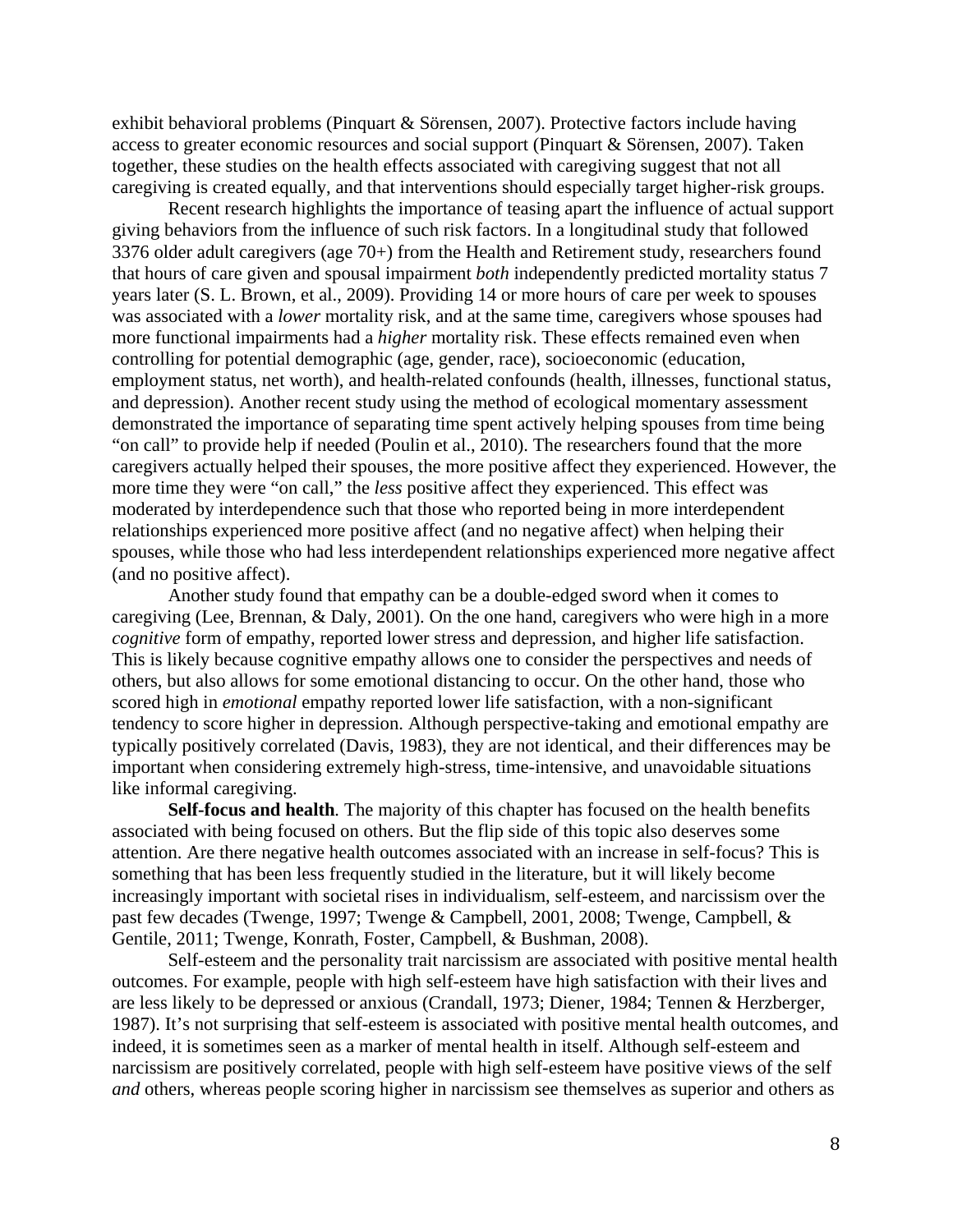inferior. Surprisingly, those who score high in narcissism also have lower depression, anxiety, and loneliness (Sedikides, Rudich, Gregg, Kumashiro, & Rusbult, 2004; Watson & Biderman, 1993) and increased happiness and subjective well-being as compared to those who score lower in narcissism (Watson & Biderman, 1993). This is despite their documented difficulties in maintaining healthy interpersonal relationships (W. K. Campbell, Foster, & Finkel, 2002). Whether these apparent mental health benefits associated with narcissism run deep, are a result of some sort of defensive self-enhancement, or exist because of narcissism's correlation with self-esteem (Rosenthal & Hooley, 2010) remains to be seen.

 Narcissism makes individuals susceptible to a host of unrealistic self-views that are difficult and stressful to continuously maintain (Morf & Rhodewalt, 2001). Attempting to maintain them may lead to chronic hyperactivation of the physiological stress response system, which in the long term could weaken the body's natural defenses against disease. Thus, examining the physical health outcomes associated with narcissism is as important as examining mental health outcomes associated with it. Although only a few studies have been conducted so far, they consistently find an overactivation of stress responses among narcissists. Males who score high in narcissism have high levels of stress hormones compared to males who score low in narcissism, especially when under stress (Edelstein, Yim, & Quas, 2010; Reinhard, Konrath, Cameron, & Lopez, 2011). There is no relationship between narcissism and cortisol among women. Among men and women, narcissism is related to increased cardiovascular reactivity when thinking of stressful stimuli (Kelsey, Ornduff, McCann, & Reiff, 2001) or after a stressor (Kelsey, Ornduff, Reiff, & Arthur, 2002). Similarly, thinking of interpersonal rejection leads to increased diastolic blood pressure and heart rate for men and women scoring high on narcissism (Sommer, Kirkland, Newman, Estrella, & Andreassi, 2009).

 Our recent work found that it is not necessary to score high in a personality trait like narcissism to experience some negative health outcomes. Simply focusing on personal benefits that one may receive from volunteering is sufficient. In unadjusted models, more self-oriented reasons for volunteering were associated with increased mortality in older adults, however, this effect was reduced to non-significance when covariates were included (Konrath, Fuhrel-Forbis, et al., 2011). Note that these reasons were not selfish, per se, but simply focused on mundane potential benefits that volunteers might experience besides helping others such as learning new things or feeling needed. In other words, self-focus need not be too extreme to be costly to health.

 Another way to conceptualize self-focus is to measure people's first person pronoun use (e.g. I, me, my, mine). This method is useful because unlike something as chronic as a trait or set of core motives, there are likely changes in pronoun use within individuals depending on situations. Several studies have found that depressed or bipolar individuals use more first person singular pronouns than controls, especially the word "I" (Bucci & Freedman, 1981; Lorenz & Cobb, 1952; Rude, Gortner, & Pennebaker, 2004; Weintraub, 1981). Although the direction of causality is unclear, these studies suggest that excessive self-focus is at the very least a signal of poor mental health. Indeed other research confirms that poets who later committed suicide made fewer references to other people, used fewer first person plural pronouns (e.g. we), and used more first person singular pronouns, compared to non-suicidal poets (Stirman & Pennebaker, 2001).

 Excessive first person pronoun use is also associated with physical health outcomes. One program of research examined such usage in the context of coronary heart disease (Scherwitz & Canick, 1988; Scherwitz, Graham, & Ornish, 1985). The researchers found that participants who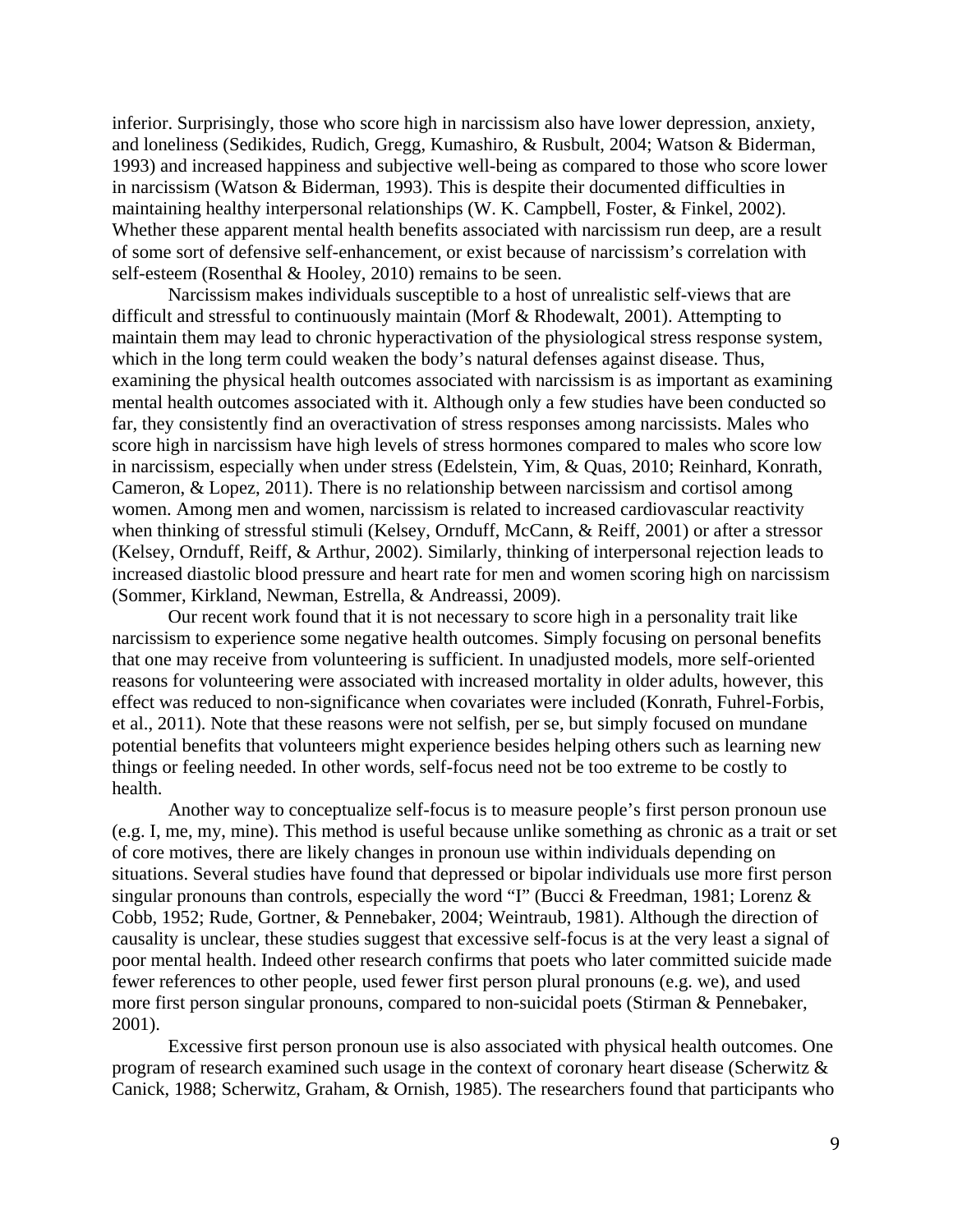frequently used first person pronouns had higher blood pressure, more occluded arteries, a more severe disease status, more previous myocardial infractions, and a greater risk of mortality in longitudinal studies. These effects remained even when other important risk factors were covaried (e.g. age, smoking, cholesterol).

 Taken together, it appears that self-focus might at times be linked to poor mental health, depending on how it is conceptualized. It also seems to be linked to increased physiological indicators of stress, and ultimately, to coronary heart disease. However, the work on this topic has many more gaps than on the topic of altruism and health, and much future research is needed.

## **THEORETICAL MODEL OF CAREGIVING AND HEALTH**

We next present a theoretical model of caregiving (or nurturing) and health that can help to integrate previous research by predicting under which circumstances giving is likely to result in health benefits versus costs. This model can also be a useful tool to inspire future research on the topics discussed above.

We propose that giving to others can be beneficial to health to the extent that it engages the biological *caregiving system* (See Figure 1)*,* which is a physiological (hormonal, neurological) and psychological (cognitions, emotions) system that evolved to facilitate the creation and maintenance of social bonds, including parental caregiving behavior and various kinds of helping and giving behaviors (S. Brown & Brown, 2006; S. Brown, Brown, & Preston, 2011). This caregiving system has been demonstrated to drive maternal behavior in rodents (Numan, 2006), and may facilitate human helping and caregiving behavior by both increasing the desire to help (i.e. approach motivation) *and* by decreasing the desire to avoid harm or cost to oneself (i.e. avoidance of stress responses; (Numan, 2006). This system is hypothesized to interrupt the physiological stress response, which over time, should lead to psychological and physical health benefits. There are many other reasons that people help, including that it is required (e.g. service learning, or community service penalties), that they have no other choice (e.g. cannot afford to pay for a caregiver), or that it can somehow benefit themselves (e.g. advance their career). This model allows for these other reasons, and simply argues that these alternative reasons to help will not activate the caregiving system, and thus should not lead to health benefits (see Konrath, Fuhrel-Forbis, et al., 2011, for an example).



#### **Figure 1. A Model of Caregiving Motivation and Stress Regulation**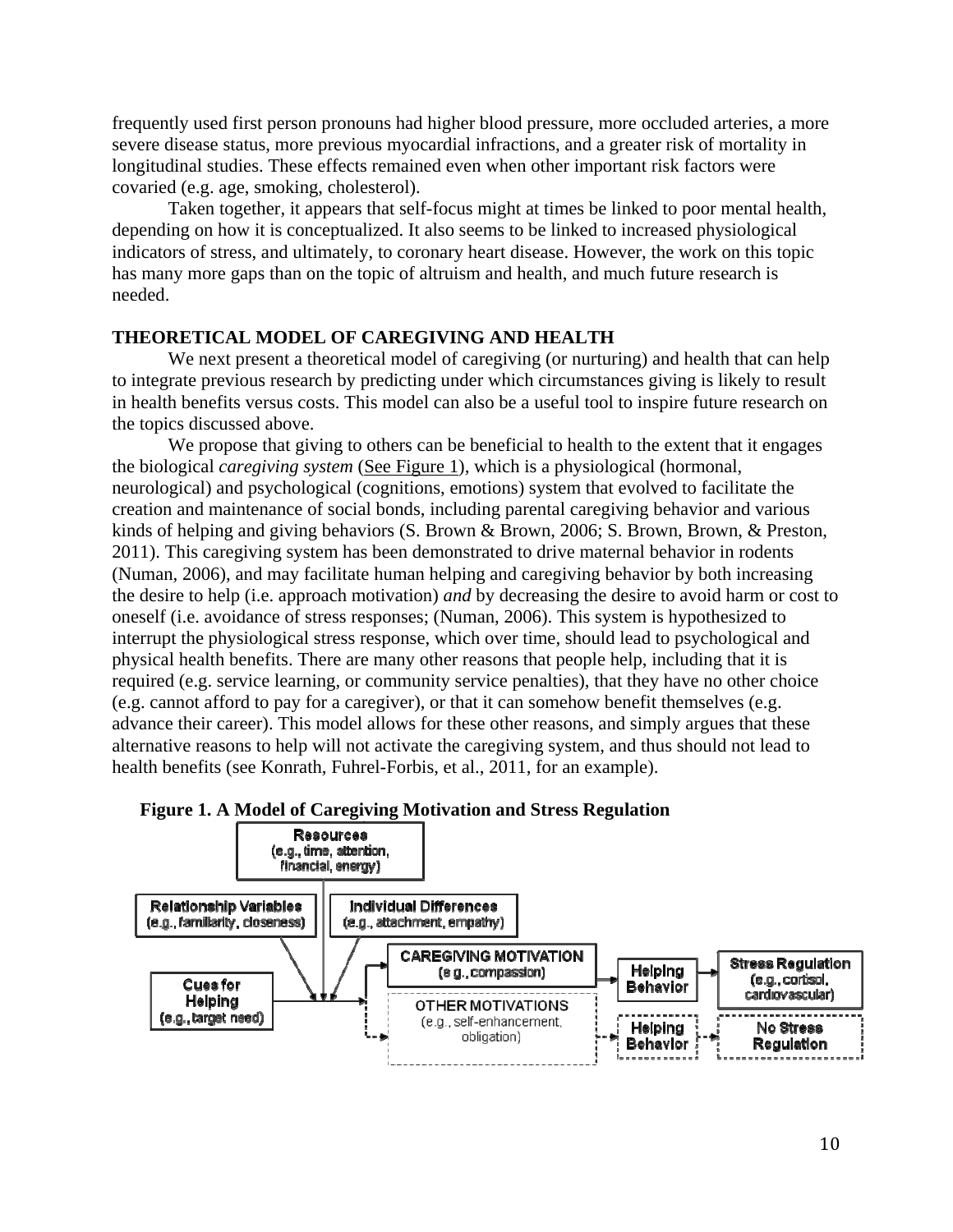**Outcome: stress regulation***.* This model posits that one of the downstream consequences of the activation of caregiving motivations is increased stress regulation. Studies of both human and animal maternal behavior provide initial evidence for exactly this process, finding that the neuroendocrine system releases hormones such as oxytocin and progesterone during normal maternal-infant interactions (Feldman, Gordon, Schneiderman, Weisman, & Zagoory-Sharon, 2010; Numan, 2006). Interestingly, giving to others can itself be a source of stress (e.g. from exposure to others' pain) and can be costly to the self in terms of having fewer resources (time, money, energy). This model posits that caregiving motivations can help to alleviate givers' stress responses regardless of why they occur, even if they originate from the giving behavior itself.

**Relationship variables***.* There are a number of factors that make it more likely that caregiving motivation will be elicited. First, relational bonds between helpers and recipients are posited to be important, an idea which is consistent with a recent evolutionary theory of social bonds and altruism (S. Brown & Brown, 2006). Indeed, there is experimental evidence that relationship variables themselves (e.g., closeness) can activate caregiving-system hormones such as progesterone (S.L. Brown et al., 2009). Thus, the stress-regulating effects of giving to others should be especially strong when givers are close, interdependent, or familiar with recipients. Studies described above provide evidence for this possibility (McClellan, et al., 1993; Poulin, et al., 2010), but the caregiving literature, which predominantly focuses on spouse caregiving, suggests that other factors may also be at play. Thus, future studies should focus on relationship type and quality in order to predict examine when giving predicts better health outcomes.

**Individual differences***.* There are a number of individual differences that are hypothesized to affect whether giving will be beneficial or costly to givers' health. We hypothesize that gender should play a role in such outcomes, and in particular, that women whose caregiving systems have been primed with pregnancy and childbirth should be more likely to benefit from giving. Some research described above found that women were more likely to benefit from giving (Schwartz, et al., 2009), however, these effects were not consistent (Pinquart & Sörensen, 2006; Vitaliano, et al., 2003). Many of the studies described control for gender, but we recommend also testing for its moderating role in future research.

Traits that help people to more easily form bonds with others should facilitate the activation of the caregiving system. Thus, individual differences that are associated with bonding capacity such as attachment style (secure versus insecure) and dispositional empathy should also moderate the relationship between helping and stress-regulation. As reviewed above, in most cases, having an empathic or compassionate personality is associated with a number of health benefits, and it is possible that this is because of a chronic activation of the caregiving system.

**Resources***.* The availability of time, attention, money, and energy should predict better health outcomes associated with giving, because these resources can keep the motivational focus on the recipient of care rather than the giver's own worries. This is consistent with the Energy-Resource Model of Empathic Responding (Konrath & Fuhrel-Forbis, 2011a), which posits that each act of empathizing or caring for another is costly in terms of energy units, and some people find these acts costlier than others. Resources likely interact with relationship variables and individual differences to predict optimal health outcomes from giving to others. For example, a high empathy person will likely find a small act of giving to be less depleting than a low empathy person would, because the more frequent flexing of empathic capacities in higher empathy people likely renders them more automatic (Konrath & Fuhrel-Forbis, 2011a).

This example highlights the contextual nature of resources, and we caution future researchers to avoid being overly literal in defining them. The subjective report of participants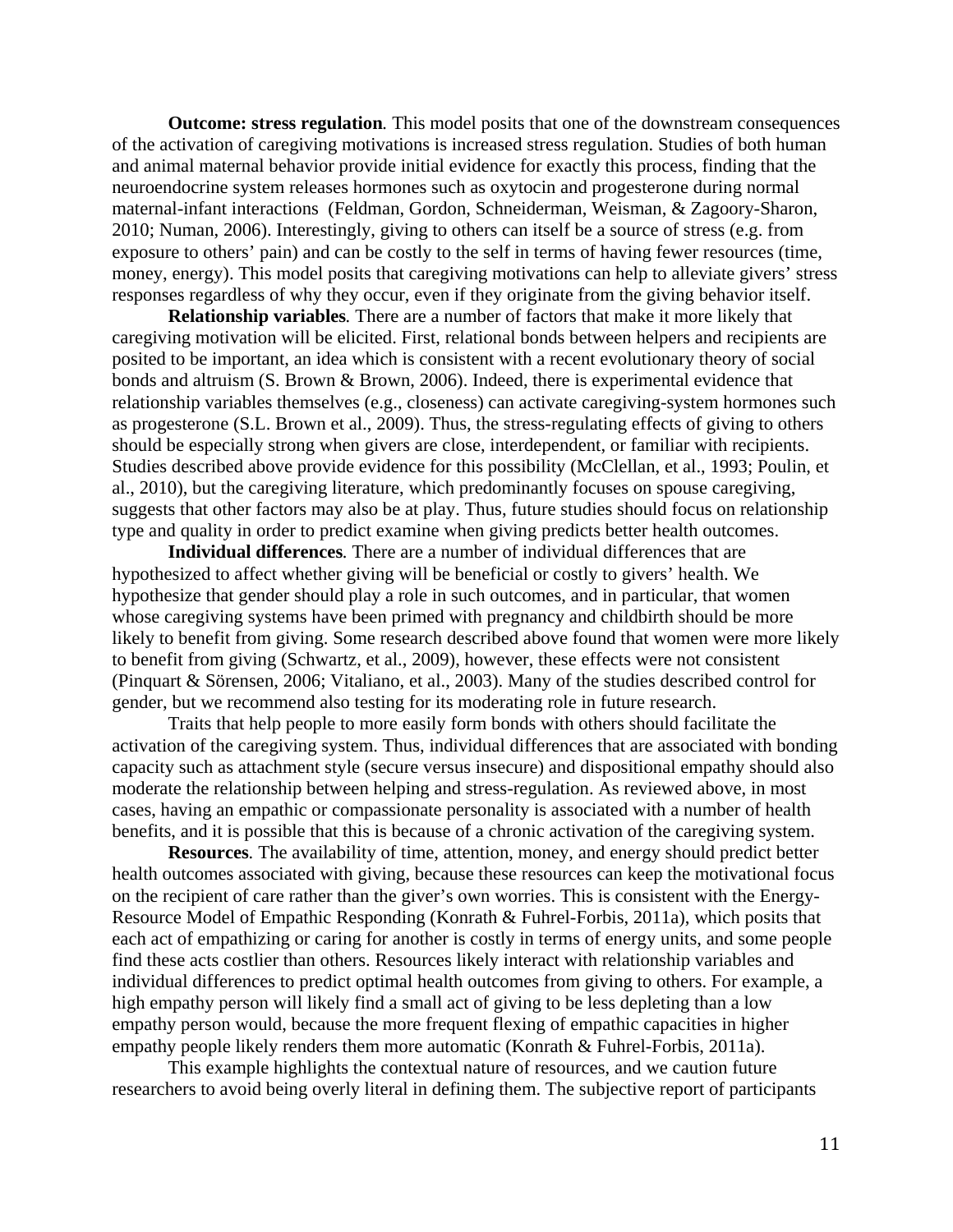(e.g. "I barely have time to think") likely matters just as much as any objective indicators (e.g. only having a part-time job). That being said, one clear finding in the caregiving literature is that caregivers who objectively have more resources are less likely to suffer from negative health consequences (Pinquart & Sörensen, 2007).

**Possible alternative routes***.* It is possible that positive emotions also explain why the altruism and health relationship exists. Helping behavior increases positive emotions in helpers (Yinon & Landau, 1987), and positive emotions themselves can accelerate recovery from stressors (Fredrickson, 2000). Positive emotions also predict increased longevity (Danner, Snowdon, & Friesen, 2001). Similarly, giving to others may also buffer stress and improve health outcomes because it increases a sense of purpose or meaning in volunteers' lives (Greenfield & Marks, 2004; Musick, et al., 1999), which has also been linked to longevity (Boyle, Barnes, Buchman, & Bennett, 2009). In other words, perhaps helping behavior, however it is activated (i.e., through the caregiving system or not), triggers positive emotions or an increased sense of purpose, which then enhance stress regulation, with implications for long-term health. Future research should also examine these other potential explanations for the health benefits of giving to others.

# **FUTURE RESEARCH DIRECTIONS**

 This review of the literature on the health effects of giving on givers has revealed a number of gaps in the literature that need addressing. In particular, mechanisms of the givinghealth relationship are not well understood, and these could be elucidated by experimental studies that examine the immediate and longer-term causal effects (both positive and negative) of helping and giving behavior. In our lab we are examining the immediate psychophysiological consequences of helping a partner within a laboratory context. In a series of experiments we are examining whether characteristics of the helper (i.e. individual differences such as gender or empathy) affect whether there will be positive physiological consequences of helping for helpers (e.g. lower cardiovascular reactivity). We are also experimentally manipulating the degree of closeness between helpers and recipients to see how relationship variables affect physiological responses. Laboratory studies can allow researchers to systematically vary a number of other situational features to see how they influence immediate physiological outcomes. In addition, longer term experiments (interventions) could examine how these processes work over time once they have been established in the lab.

 In addition, nearly all of the studies described in this paper have been conducted in Western cultures and on predominantly White samples, and there is a need to examine whether positive effects of giving on givers extend to people of different ethnic and cultural backgrounds. This would be an important test of the biological caregiving model, which is hypothesized to be fundamental to humans. Although there may be cultural variations in moderators of the altruismhealth relationship, we hypothesize that once caregiving motivation is activated (See Figure 1), the stress regulatory consequences should be more universal.

 Another potentially interesting area for further research is apparent after reviewing the literature. Many studies examine processes among older adult populations, with no study that we are aware of examining whether there are immediate physiological benefits of helping among very young children. This would also clarify the limits of this theoretical model. It is possible, for example, that caregiving motivation buffers people from stress only when this motivation becomes biologically critical for the survival of the species (i.e. at the age of childbearing potential). It is also possible that even young children experience physiological benefits from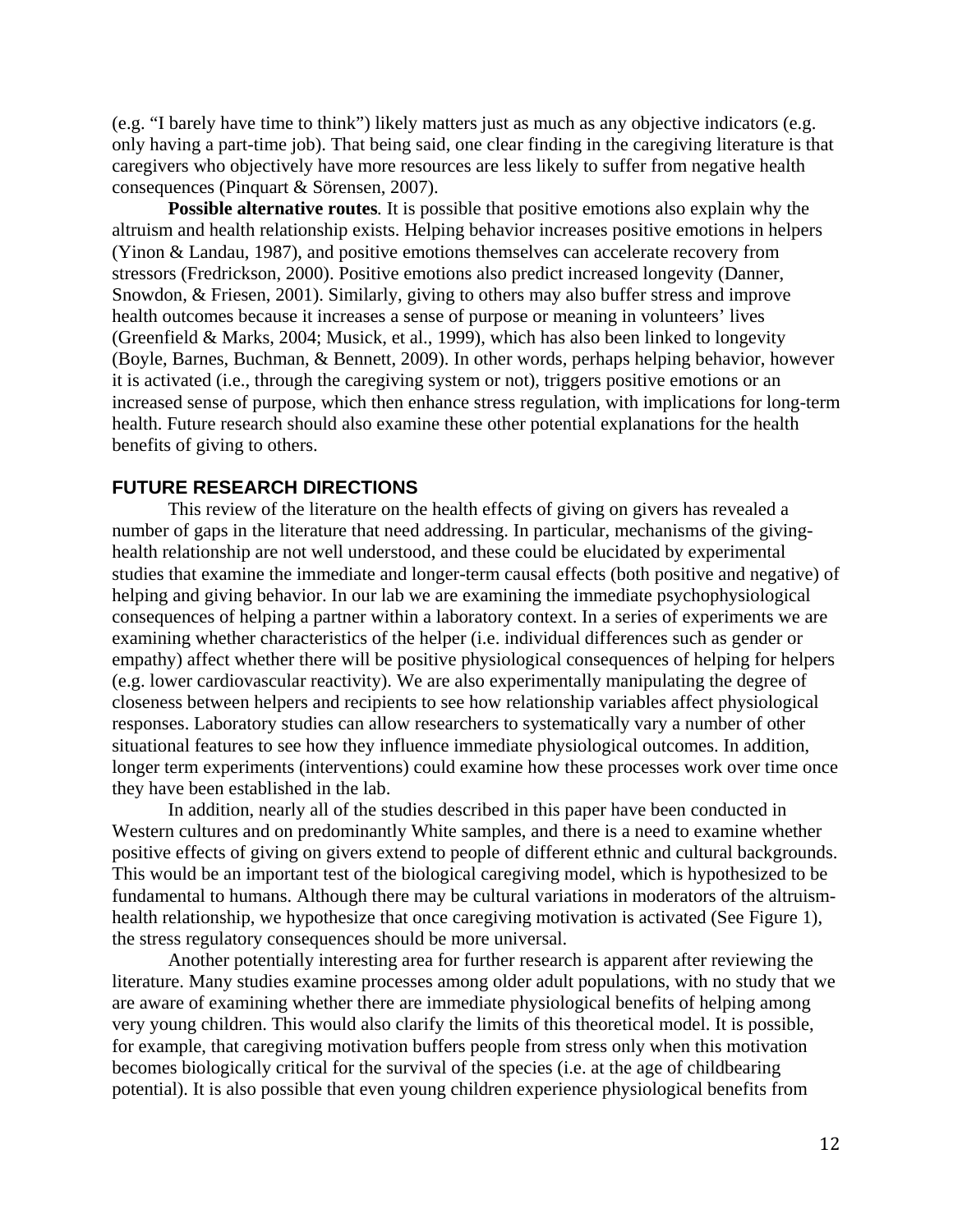nurturing and caring for others, and if so, this would provide evidence for the generalizability of the caregiving system outside of maternal behavior only, to also include a wide variety of caring and giving behaviors by a number of potential actors.

 Finally, we have noted a number of important meta-analyses that have focused on three of the five literatures reviewed above. Notably missing are meta-analyses focusing on giving social support and health, and self-focus and health. Although these are both more emerging areas of research, at this point, there are enough studies available that some sort of integration would be informative.

# **CONCLUSION**

Is it better to give than to receive? Based on this review, the answer is complex. Giving can have health benefits *and* health costs, and a number of factors influence whether the consequences will lean one way or the other. We recommend that future researchers move beyond simplistic questions of whether giving is good or bad for health, and instead examine these basic five questions: *Who* benefits from giving to others? *What* types of giving are associated with better health outcomes? *When* is giving beneficial to health, that is, under which circumstances? *Where* is giving associated with health benefits? And the big question -- *why*? Answering these questions will theoretically integrate a number of related literatures, but will also have the important practical benefit of determining the most appropriate low-cost givingrelated health interventions for our aging population.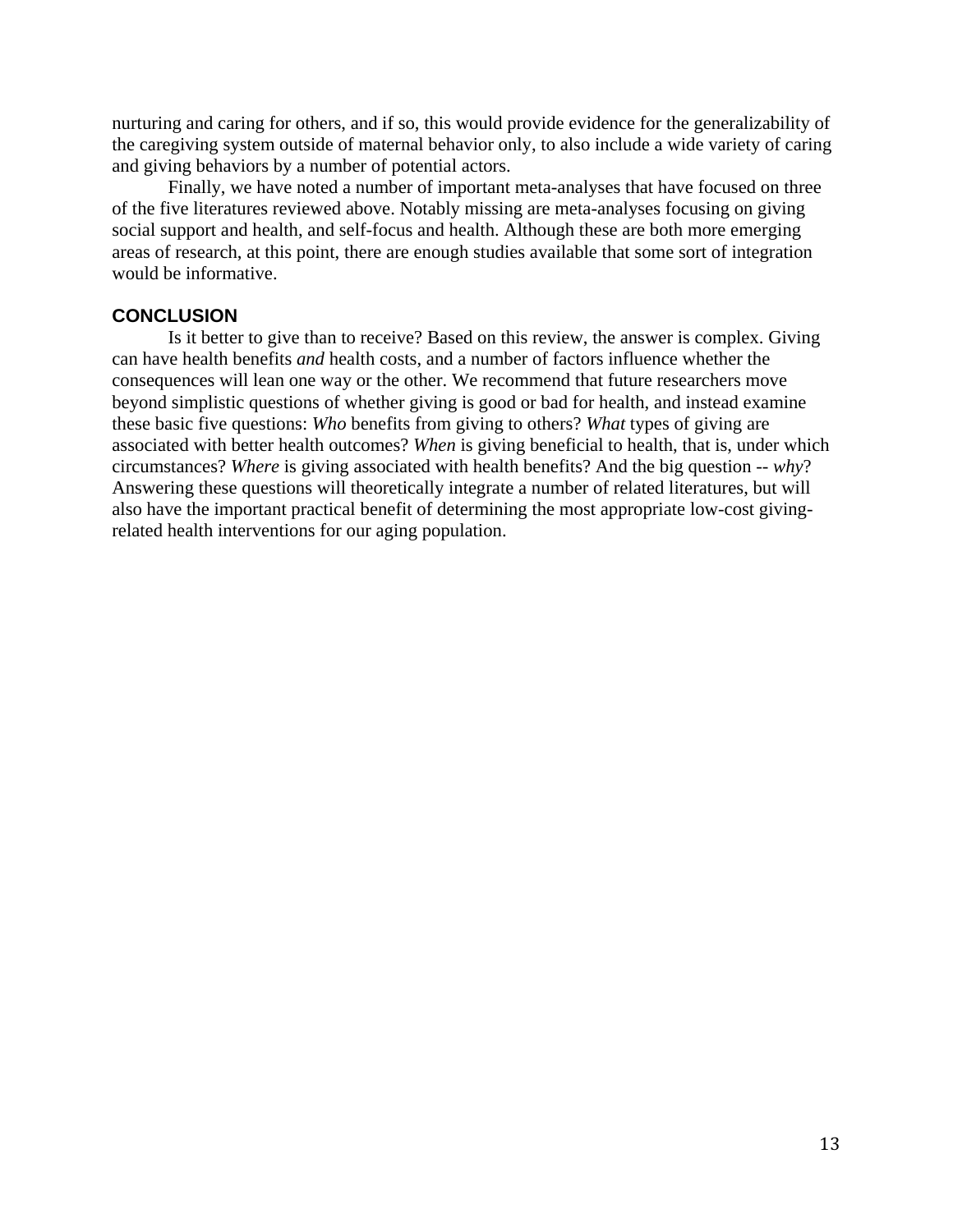## **REFERENCES**

- Adams, A. (2010). *The relationship among illness representations, risk representations, empathy, and preventive health behaviors.* Marywood University.
- Aknin, L. B., Barrington-Leigh, C. P., Dunn, E. W., Helliwell, J. F., Biswas-Diener, R., Kemeza, I., et al. (2010). Prosocial Spending and Well-Being: Cross-Cultural Evidence for a Psychological Universal. *National Bureau of Economic Research Working Paper Series, No. 16415*.
- Au, A. M. L., Wong, A. S. K., Lai, M. K., & Chan, C. C. H. (2011). Empathy, coping, social support, and mental health in local and migrant adolescents in Beijing. *International Journal on Disability and Human Development, 10*(3), 173-178.
- Bolger, N., & Amarel, D. (2007). Effects of Social Support Visibility on Adjustment to Stress: Experimental Evidence. *Journal of Personality and Social Psychology, 92*(3), 458-475.
- Boyle, P. A., Barnes, L. L., Buchman, A. S., & Bennett, D. A. (2009). Purpose in Life Is Associated With Mortality Among Community-Dwelling Older Persons. *Psychosomatic Medicine, 71*(5), 574-579.
- Brown, S., & Brown, R. M. (2006). Selective Investment Theory: Recasting the Functional Significance of Close Relationships. *Psychological Inquiry, 17*(1), 1-29.
- Brown, S., Brown, R. M., & Preston, S. (2011). A Neuroscience model of Caregiving Motivation. In S. Brown, R. M. Brown & L. Penner (Eds.), *Moving Beyond Self Interest: Perspectives from Evolutionary Biology, Neuroscience, and the Social Sciences.* . New York, NY: Oxford University Press.
- Brown, S. L., Brown, R. M., House, J. S., & Smith, D. M. (2008). Coping With Spousal Loss: Potential Buffering Effects of Self-Reported Helping Behavior. *Personality and Social Psychology Bulletin, 34*(6), 849-861.
- Brown, S. L., Fredrickson, B., Wirth, M., Poulin, M., Meier, E., Heaphy, E., et al. (2009). Social closeness increases salivary progesterone in humans. *Hormones and Behavior, 56*(1), 108-111.
- Brown, S. L., Konrath, S., Seng, J., & Smith, D. (2011). Measuring Oxytocin and Progesterone (Compassion Hormones) in a Laboratory vs Ecological Setting and Results from Recent Studies. *The Neuroscience of Compassion Conference, Stony Brook University Medical Center*(Stony Brook, NY).
- Brown, S. L., Nesse, R. M., Vinokur, A. D., & Smith, D. M. (2003). Providing social support may be more beneficial than receiving it: results from a prospective study of mortality. *Psychological Science, 14*(4), 320-327.
- Brown, S. L., Smith, D. M., Schulz, R., Kabeto, M. U., Ubel, P. A., Poulin, M., et al. (2009). Caregiving Behavior Is Associated With Decreased Mortality Risk. *Psychological Science, 20*(4), 488-494.
- Brown, W. M., Consedine, N. S., & Magai, C. (2005). Altruism Relates to Health in an Ethnically Diverse Sample of Older Adults. *The Journals of Gerontology Series B: Psychological Sciences and Social Sciences, 60*(3), P143-P152.
- Bucci, W., & Freedman, N. (1981). The language of depression. *Bulletin of the Menniger Clinic, 45*(4), 334-358.
- Burtson, P. L., & Stichler, J. F. (2010). Nursing work environment and nurse caring: relationship among motivational factors. *Journal of Advanced Nursing, 66*(8), 1819-1831.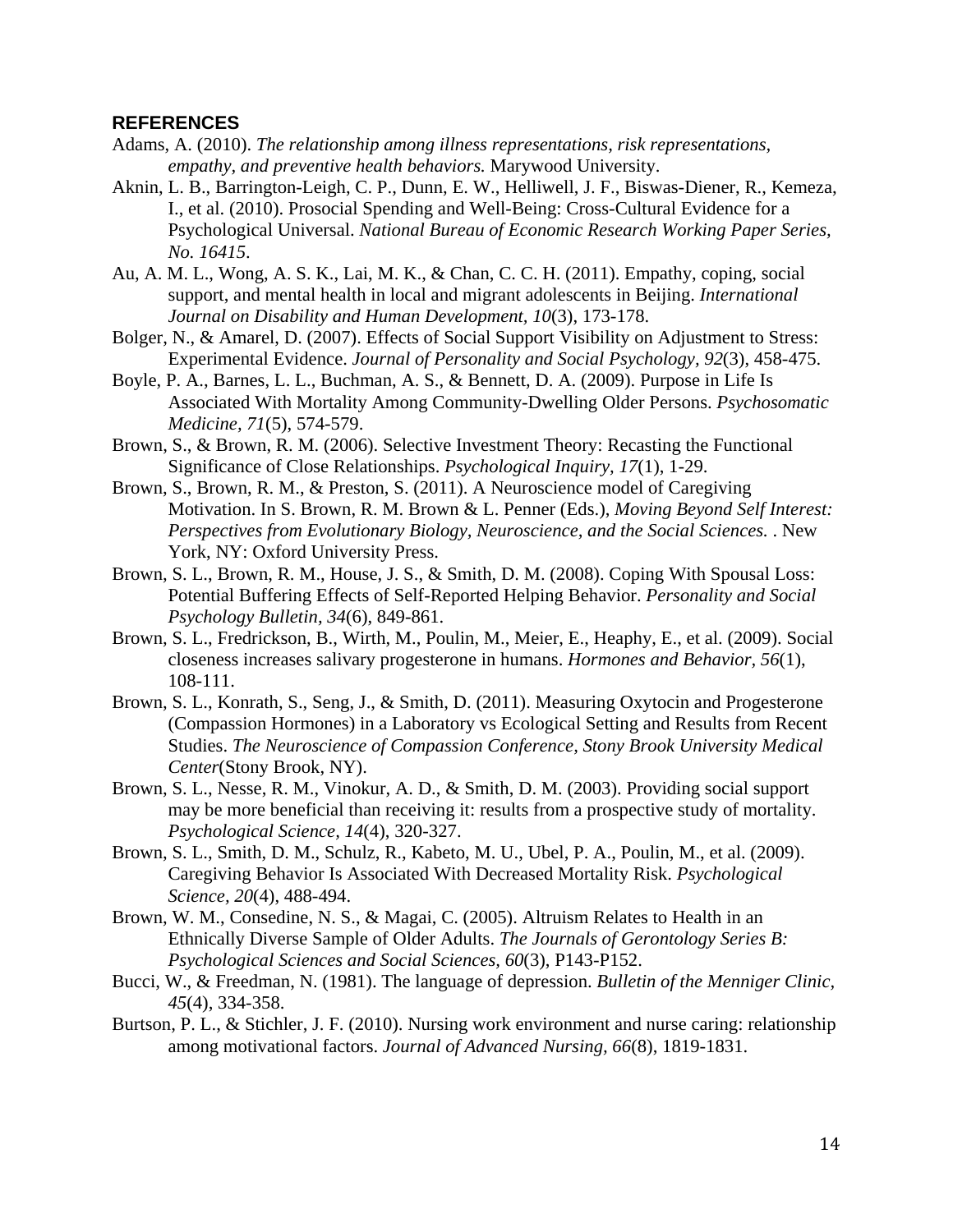- Buunk, B. P., Doosje, B. J., Jans, L. G. J. M., & Hopstaken, L. E. M. (1993). Perceived Reciprocity, Social Support, and Stress at Work: The Role of Exchange and Communal Orientation. *Journal of Personality and Social Psychology, 65*(4), 801-811.
- Campbell, C., Campbell, D., Krier, D., Kuehlthau, R., Hilmes, T., & Stromberger, M. (2009). Reduction in burnout may be a benefit for short-term medical mission volunteers. *Mental Health, Religion, & Culture, 12*(7), 627-637.
- Campbell, W. K., Foster, C., & Finkel, E. J. (2002). Does Self-Love Lead to Love for Others? A Story of Narcissistic Game Playing. *Journal of Personality and Social Psychology, 83*(2), 340-354.
- Cosley, B. J., McCoy, S. K., Saslow, L. R., & Epel, E. S. (2010). Is compassion for others stress buffering? Consequences of compassion and social support for physiological reactivity to stress. *Journal of Experimental Social Psychology, 46*(5), 816-823.
- Crandall, R. (Ed.). (1973). *The measurement of self-esteem and related constructs*. Ann Arbor: Institute for Social Research.
- Danner, D. D., Snowdon, D. A., & Friesen, W. V. (2001). Positive Emotions in Early Life and Longevity: Findings from the Nun Study. *Journal of Personality and Social Psychology, 80*(5), 804-813.
- Davis, M. (1983). Measuring individual differences in empathy: Evidence for a multidimensional approach. *Journal of Personality and Social Psychology, 44*(1), 113-126.
- De Jong Giefveld, J., & Dykstra, P. (2008). Virtue is its own reward? Support-giving in the family and loneliness in middle and old age. *Ageing & Society, 28*(02), 271-287.
- Diener, E. (1984). Subjective well-being. *Psychological Bulletin, 95*, 542-575.
- Dillon, M., & Wink, P. (2007). *In the course of a lifetime: Tracing religious belief, practice, and change* Berkeley and Los Angeles, California: University of California Press.
- Dunn, E. W., Aknin, L. B., & Norton, M. I. (2008). Spending Money on Others Promotes Happiness. *Science, 319*(5870), 1687-1688.
- Dyrbye, L. N., Massie, F. S., Eacker, A., Harper, W., Power, D., Durning, S. J., et al. (2010). Relationship Between Burnout and Professional Conduct and Attitudes Among US Medical Students. *JAMA: The Journal of the American Medical Association, 304*(11), 1173-1180.
- Edelstein, R. S., Yim, I. S., & Quas, J. A. (2010). Narcissism predicts heightened cortisol reactivity to a psychosocial stressor in men. *Journal of Research in Personality, 44*(5), 565-572.
- Feldman, R., Gordon, I., Schneiderman, I., Weisman, O., & Zagoory-Sharon, O. (2010). Natural variations in maternal and paternal care are associated with systematic changes in oxytocin following parent–infant contact. *Psychoneuroendocrinology, 35*(8), 1133-1141.
- Field, T. M., Hernandez-Reif, M., Quintino, O., Schanberg, S., & Kuhn, C. (1998). Elder Retired Volunteers Benefit From Giving Massage Therapy to Infants. *Journal of Applied Gerontology, 17*(2), 229-239.
- Fredrickson, B. (2000). Cultivating positive emotions to optimize health and well-being. *Prevention & Treatment, 3*.
- Fujiwara, T. (2009). Is Altruistic Behavior Associated with Major Depression Onset? *PLoS ONE, 4*(2), e4557.
- Gleason, M. E. J., Iida, M., Bolger, N., & Shrout, P. E. (2003). Daily Supportive Equity in Close Relationships. *Personality and Social Psychology Bulletin, 29*(8), 1036-1045.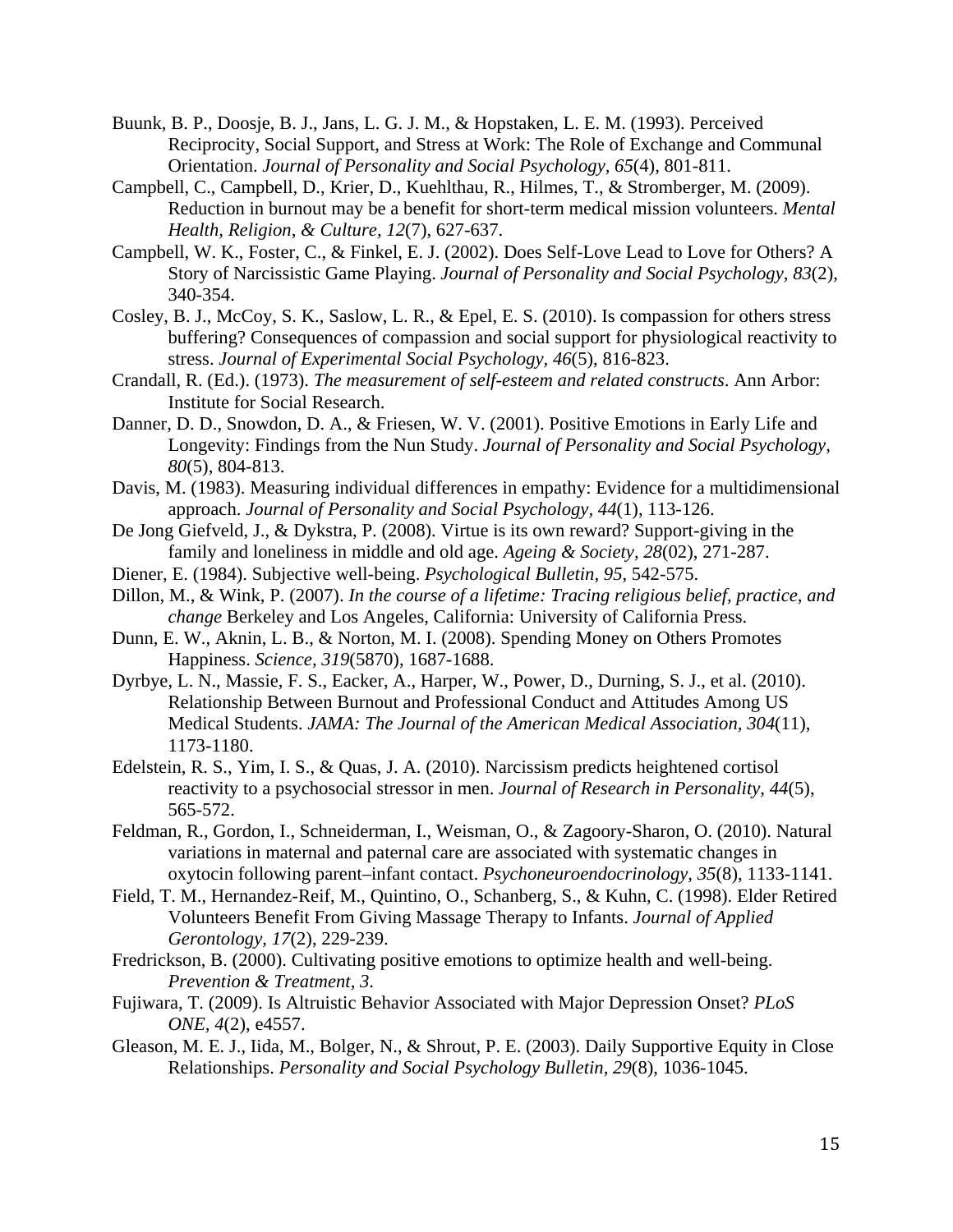- Greenfield, E. A., & Marks, N. F. (2004). Formal Volunteering as a Protective Factor for Older Adults' Psychological Well-Being. *The Journals of Gerontology Series B: Psychological Sciences and Social Sciences, 59*(5), S258-S264.
- Harris, A. H. S., & Thoresen, C. E. (2005). Volunteering is Associated with Delayed Mortality in Older People: Analysis of the Longitudinal Study of Aging. *Journal of Health Psychology, 10*(6), 739-752.
- Holt-Lunstad, J., Smith, T. B., & Layton, J. B. (2010). Social Relationships and Mortality Risk: A Meta-analytic Review. *PLoS Med, 7*(7), e1000316.
- House, J., Landis, K., & Umberson, D. (1988). Social relationships and health. *Science, 241*(4865), 540-545.
- Ironson, G. (2007). Altruism and Health in HIV. In S. Post (Ed.), *Altruism and Health* (pp. 70- 81). New York, NY: Oxford University Press.
- Ironson, G., Solomon, G., Balbin, E., O'Cleirigh, C., George, A., Kumar, M., et al. (2002). The ironson-woods spirituality/religiousness index is associated with long survival, health behaviors, less distress, and low cortisol in people with HIV/AIDS. *Annals of Behavioral Medicine, 24*(1), 34-48.
- Kalliopuska, M. (1992). Attitudes towards health, health behaviour, and personality factors among school students very high on empathy. *Psychological Reports, 70*(3), 1119-1122.
- Katz, J., Monnier, J., Libet, J., Shaw, D., & Beach, S. R. H. (2000). Individual and Crossover Effects of Stress on Adjustment in Medical Student Marriages. *Journal of Marital and Family Therapy, 26*(3), 341-351.
- Kelsey, R. M., Ornduff, S. R., McCann, C. M., & Reiff, S. (2001). Psychophysiological characteristics of narcissism during active and passive coping. *Psychophysiology, 38*(2), 292-303.
- Kelsey, R. M., Ornduff, S. R., Reiff, S., & Arthur, C. M. (2002). Psychophysiological correlates of narcissistic traits in women during active coping. *Psychophysiology, 39*(3), 322-332.
- Konrath, S., & Fuhrel-Forbis, A. (2011a). The Energy-Resource Model of Empathic Responding. *Unpublished manuscript*.
- Konrath, S., & Fuhrel-Forbis, A. (2011b). Self-rated caring traits are associated with lower mortality in older adults. *unpublished data*.
- Konrath, S., Fuhrel-Forbis, A., Lou, A., & Brown, S. L. (2011). Motives for Volunteering Are Associated with Mortality Risk in Older Adults. *Health Psychology, in press*.
- Konrath, S., O'Brien, E., & Hsing, C. (2011). Changes in dispositional empathy in American college students over time: a meta-analysis. *Pers Soc Psychol Rev, 15*(2), 180-198.
- Krause, N., & Shaw, B. A. (2000). Giving Social Support to Others, Socioeconomic Status, and Changes in Self-Esteem in Late Life. *The Journals of Gerontology Series B: Psychological Sciences and Social Sciences, 55*(6), S323-S333.
- Langer, E. J., & Rodin, J. (1976). The effects of choice and enhanced personal responsibility for the aged: A field experiment in an institutional setting. *Journal of Personality and Social Psychology, 34*(2), 191-198.
- Lee, H. S., Brennan, P. F., & Daly, B. J. (2001). Relationship of empathy to appraisal, depression, life satisfaction, and physical health in informal caregivers of older adults. *Research in Nursing & Health, 24*(1), 44-56.
- Liang, J., Krause, N. M., & Bennett, J. M. (2001). Social Exchange and Well-Being: Is Giving Better Than Receiving? *Psychology and Aging, 16*(3), 511-523.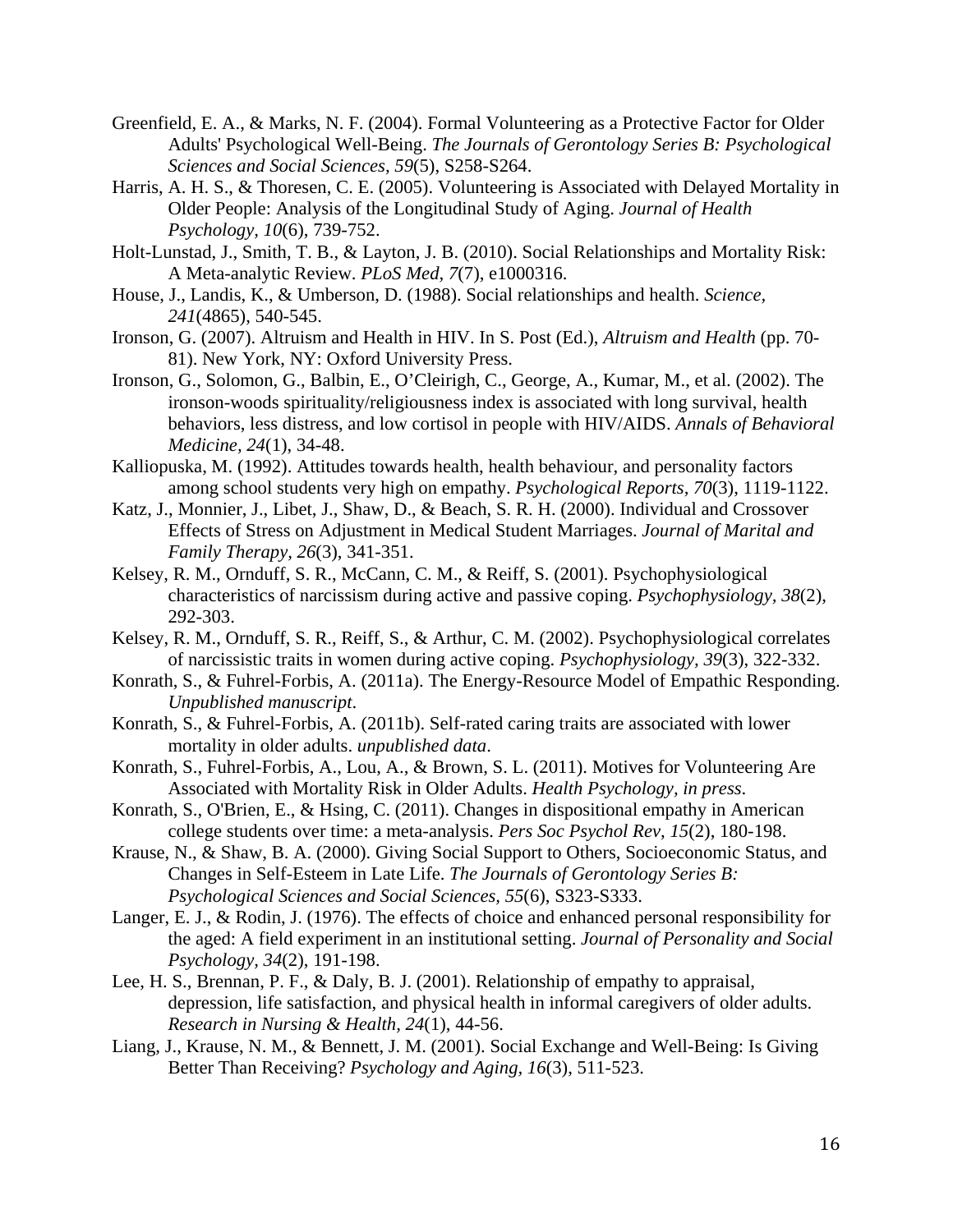- Lindorff, M. (2000). Is it better to perceive than receive? Social support, stress and strain for managers. *Psychology, Health and Medicine, 5*(3), 271-286.
- Lorenz, M., & Cobb, S. (1952). Language behavior in manic patients. *AMA Arch Neurol Psychiatry, 67*(6), 763-770.
- Lu, L. (1997). Social support, reciprocity, and well-being. *Journal of Social Psychology, 137*(5), 618-628.
- Lu, L., & Argyle, M. (1992). Receiving and giving support: Effects on relationships and wellbeing *Counselling Psychology Quarterly, 5*(2), 123-133.
- Lum, T. Y., & Lightfoot, E. (2005). The Effects of Volunteering on the Physical and Mental Health of Older People. *Research on Aging, 27*(1), 31-55.
- Luoh, M., & Herzog, A. (2002). Individual consequences of volunteer and paid work in old age: health and mortality. *Journal of Health and Social Behavior, 43*(4), 490-509.
- McClellan, W., Stanwyck, D., & Anson, C. (1993). Social support and subsequent mortality among patients with end-stage renal disease. *Journal of the American Society of Nephrology, 4*(4), 1028-1034.
- McClelland, D., & Krishnit, C. (1988). The effect of motivational arousal through films on salivary immunoglobulin A. *Psychology & Health, 2*(1), 31-52.
- Monahan, D., & Hooker, K. (1995). Health of Spouse Caregivers of Dementia Patients: The Role of Personality and Social Support. *Social Work, 40*(3), 305-314.
- Morf, C. C., & Rhodewalt, F. (2001). Unraveling the Paradoxes of Narcissism: A Dynamic Self-Regulatory Processing Model. *Psychological Inquiry, 12*(4), 177-196.
- Morrow-Howell, N., Hinterlong, J., Rozario, P. A., & Tang, F. (2003). Effects of Volunteering on the Well-Being of Older Adults. *The Journals of Gerontology Series B: Psychological Sciences and Social Sciences, 58*(3), S137-S145.
- Musick, M. A., Herzog, A. R., & House, J. S. (1999). Volunteering and Mortality Among Older Adults: Findings From a National Sample. *The Journals of Gerontology Series B: Psychological Sciences and Social Sciences, 54B*(3), S173-S180.
- Musick, M. A., & Wilson, J. (2003). Volunteering and depression: the role of psychological and social resources in different age groups. *Social Science & amp*; *Medicine*, 56(2), 259-269.
- Numan, M. (2006). Hypothalamic Neural Circuits Regulating Maternal Responsiveness Toward Infants. *Behavioral and Cognitive Neuroscience Reviews, 5*(4), 163-190.
- O'Connor, L. E., Berry, J. W., Weiss, J., & Gilbert, P. (2002). Guilt, fear, submission, and empathy in depression. *Journal of Affective Disorders, 71*(1-3), 19-27.
- Okun, M. A., & Brown, S. (2011). Do older volunteers live longer? A research synthesis and a conceptual framework. *Unpublished manuscript*.
- Oman, D., Thoresen, C. E., & Mcmahon, K. (1999). Volunteerism and Mortality among the Community-dwelling Elderly. *Journal of Health Psychology, 4*(3), 301-316.
- Piferi, R. L., & Lawler, K. A. (2006). Social support and ambulatory blood pressure: An examination of both receiving and giving. *International Journal of Psychophysiology, 62*(2), 328-336.
- Piliavin, J. A., & Siegl, E. (2007). Health Benefits of Volunteering in the Wisconsin Longitudinal Study. *Journal of Health and Social Behavior, 48*(4), 450-464.
- Pinquart, M., & Sörensen, S. (2005). Ethnic Differences in Stressors, Resources, and Psychological Outcomes of Family Caregiving: A Meta-Analysis. *The Gerontologist, 45*(1), 90-106.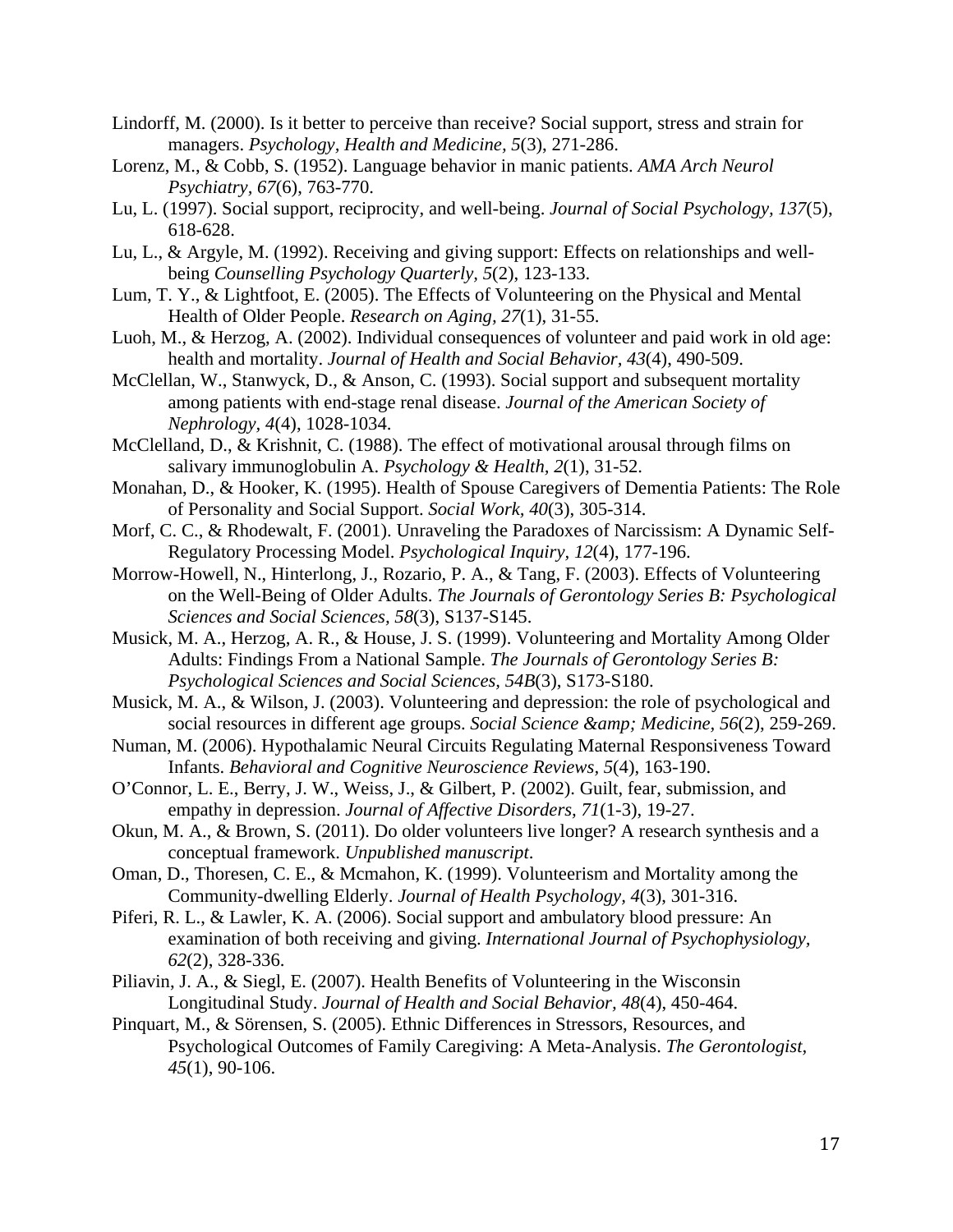- Pinquart, M., & Sörensen, S. (2006). Gender Differences in Caregiver Stressors, Social Resources, and Health: An Updated Meta-Analysis. *The Journals of Gerontology Series B: Psychological Sciences and Social Sciences, 61*(1), P33-P45.
- Pinquart, M., & Sörensen, S. (2007). Correlates of Physical Health of Informal Caregivers: A Meta-Analysis. *The Journals of Gerontology Series B: Psychological Sciences and Social Sciences, 62*(2), P126-P137.
- Poulin, M. J., Brown, S. L., Ubel, P. A., Smith, D. M., Jankovic, A., & Langa, K. M. (2010). Does a helping hand mean a heavy heart? Helping behavior and well-being among spouse caregivers. *Psychology and Aging, 25*(1), 108-117.
- Reinhard, D., Konrath, S., Cameron, H., & Lopez, W. (2011). Expensive egos: Narcissistic males have high cortisol. . *PLoS ONE, under revision*.
- Rosenthal, S. A., & Hooley, J. M. (2010). Narcissism assessment in social–personality research: Does the association between narcissism and psychological health result from a confound with self-esteem? *Journal of Research in Personality, 44*(4), 453-465.
- Rude, S., Gortner, E.-M., & Pennebaker, J. (2004). Language use of depressed and depressionvulnerable college students. *Cognition & Emotion, 18*(8), 1121-1133.
- Sarid, O., Melzer, I., Kurz, I., Shahar, D. R., & Ruch, W. (2010). The Effect of Helping Behavior and Physical Activity on Mood States and Depressive Symptoms of Elderly People. *Clinical Gerontologist, 33*(4), 270-282.
- Scherwitz, L., & Canick, J. (1988). elf-reference and coronary heart disease risk. . In H. Kent & C. Snyder (Eds.), *Type A behavior pattern: Research, theory, and intervention* (pp. 146- 167). Oxford, England: John Wiley & Sons.
- Scherwitz, L., Graham, L., & Ornish, D. (1985). Self-involvement and the risk factors for coronary heart disease. *Advances, 2*(2), 6-18.
- Schwartz, C., Keyl, P., Marcum, J., & Bode, R. (2009). Helping Others Shows Differential Benefits on Health and Well-being for Male and Female Teens. *Journal of Happiness Studies, 10*(4), 431-448.
- Schwartz, C., Meisenhelder, J. B., Ma, Y., & Reed, G. (2003). Altruistic Social Interest Behaviors Are Associated With Better Mental Health. *Psychosomatic Medicine, 65*(5), 778-785.
- Schwartz, C., & Sendor, R. M. (1999). Helping others helps oneself: response shift effects in peer support. *Social Science & Medicine, 48*(11), 1563-1575.
- Sedikides, C., Rudich, E. A., Gregg, A. P., Kumashiro, M., & Rusbult, C. (2004). Are Normal Narcissists Psychologically Healthy?: Self-Esteem Matters. *Journal of Personality and Social Psychology, 87*(3), 400-416.
- Smith, A. M., Loving, T. J., Crockett, E. E., & Campbell, L. (2009). What's Closeness Got to Do with It? Men's and Women's Cortisol Responses When Providing and Receiving Support. *Psychosomatic Medicine, 71*(8), 843-851.
- Smith, C., Fernengel, K., Holcroft, C., Gerald, K., & Marien, L. (1994). Meta-analysis of the associations between social support and health outcomes. *Annals of Behavioral Medicine, 16*(4), 352-362.
- Smith, K. D. (1992). Trait Sympathy and Perceived Control as Predictors of Entering Sympathy-Arousing Situations. *Personality and Social Psychology Bulletin, 18*(2), 207-216.
- Sommer, K. L., Kirkland, K. L., Newman, S. R., Estrella, P., & Andreassi, J. L. (2009). Narcissism and Cardiovascular Reactivity to Rejection Imagery1. *Journal of Applied Social Psychology, 39*(5), 1083-1115.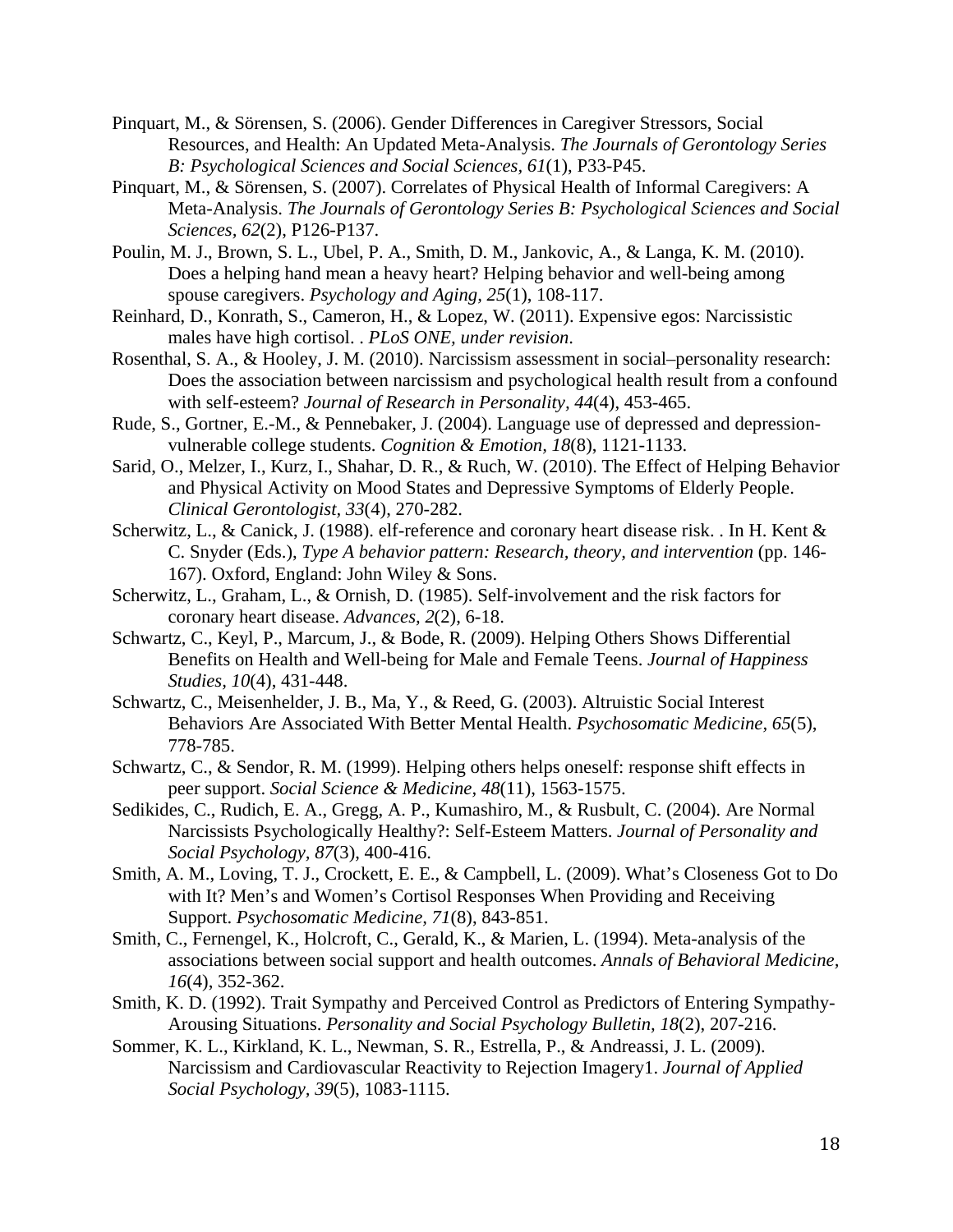- Steffen, P., & Masters, K. (2005). Does compassion mediate the intrinsic religion-health relationship? *Annals of Behavioral Medicine, 30*(3), 217-224.
- Stirman, S. W., & Pennebaker, J. W. (2001). Word Use in the Poetry of Suicidal and Nonsuicidal Poets. *Psychosomatic Medicine, 63*(4), 517-522.
- Strazdins, L., & Broom, D. H. (2007). The Mental Health Costs and Benefits of Giving Social Support. *International Journal of Stress Management, 14*(4), 370-385.
- Tennen, H., & Herzberger, S. (1987). Depression, Self-Esteem, and the Absence of Self-Protective Attributional Biases. *Journal of Personality and Social Psychology, 52*(1), 72- 80.
- Thoits, P., & Hewitt, L. (2001). Volunteer work and well-being. *Journal of Health and Social Behavior, 42*(2), 115-131.
- Thorsteinsson, E., & James, J. (1999). A meta-analysis of the effects of experimental manipulations of social support during laboratory stress. *Psychology & Health, 14*(5), 869-886.
- Twenge, J. (1997). Changes in masculine and feminine traits over time: A meta-analysis. *Sex Roles, 36*(5), 305-325.
- Twenge, J., & Campbell, W. K. (2001). Age and Birth Cohort Differences in Self-Esteem: A Cross-Temporal Meta-Analysis. *Personality and Social Psychology Review, 5*(4), 321- 344.
- Twenge, J., & Campbell, W. K. (2008). Increases in Positive Self-Views Among High School Students. *Psychological Science, 19*(11), 1082-1086.
- Twenge, J., Campbell, W. K., & Gentile, B. (2011). Generational increases in agentic selfevaluations among American college students, 1966-2009 *Self and Identity, in press*.
- Twenge, J., Konrath, S., Foster, J., Campbell, W. K., & Bushman, B. (2008). Egos inflating over time: a cross-temporal meta-analysis of the Narcissistic Personality Inventory. *J Pers, 76*(4), 875-902; discussion 903-828.
- Uchino, B. (2006). Social Support and Health: A Review of Physiological Processes Potentially Underlying Links to Disease Outcomes. *Journal of Behavioral Medicine, 29*(4), 377-387.
- Uchino, B., Cacioppo, J., & Kiecolt-Glaser, J. (1996). The Relationship Between Social Support and Physiological Processes: A Review With Emphasis on Underlying Mechanisms and Implications for Health. *Psychological Bulletin, 119*(3), 488-531.
- Van Willigen, M. (2000). Differential Benefits of Volunteering Across the Life Course. *The Journals of Gerontology Series B: Psychological Sciences and Social Sciences, 55*(5), S308-S318.
- Vitaliano, P. P., Zhang, J., & Scanlan, J. M. (2003). Is Caregiving Hazardous to One's Physical Health? A Meta-Analysis. *Psychological Bulletin, 129*(6), 946-972.
- Warren, M. (1993). *The effectiveness of volunteer service: An occupational therapy intervention for post-traumatic stress disorder.* San Jose State University.
- Watson, P., & Biderman, M. (1993). Narcissistic Personality Inventory factors, splitting, and self-consciousness. *Journal of Personality Assessment, 61*(1), 41-57.
- Weintraub, W. (1981). *Verbal behavior: Adaptation and psychopathology*. New York, NY: Springer.
- Windsor, T. D., Anstey, K. J., & Rodgers, B. (2008). Volunteering and Psychological Well-Being Among Young-Old Adults: How Much Is Too Much? *The Gerontologist, 48*(1), 59-70.